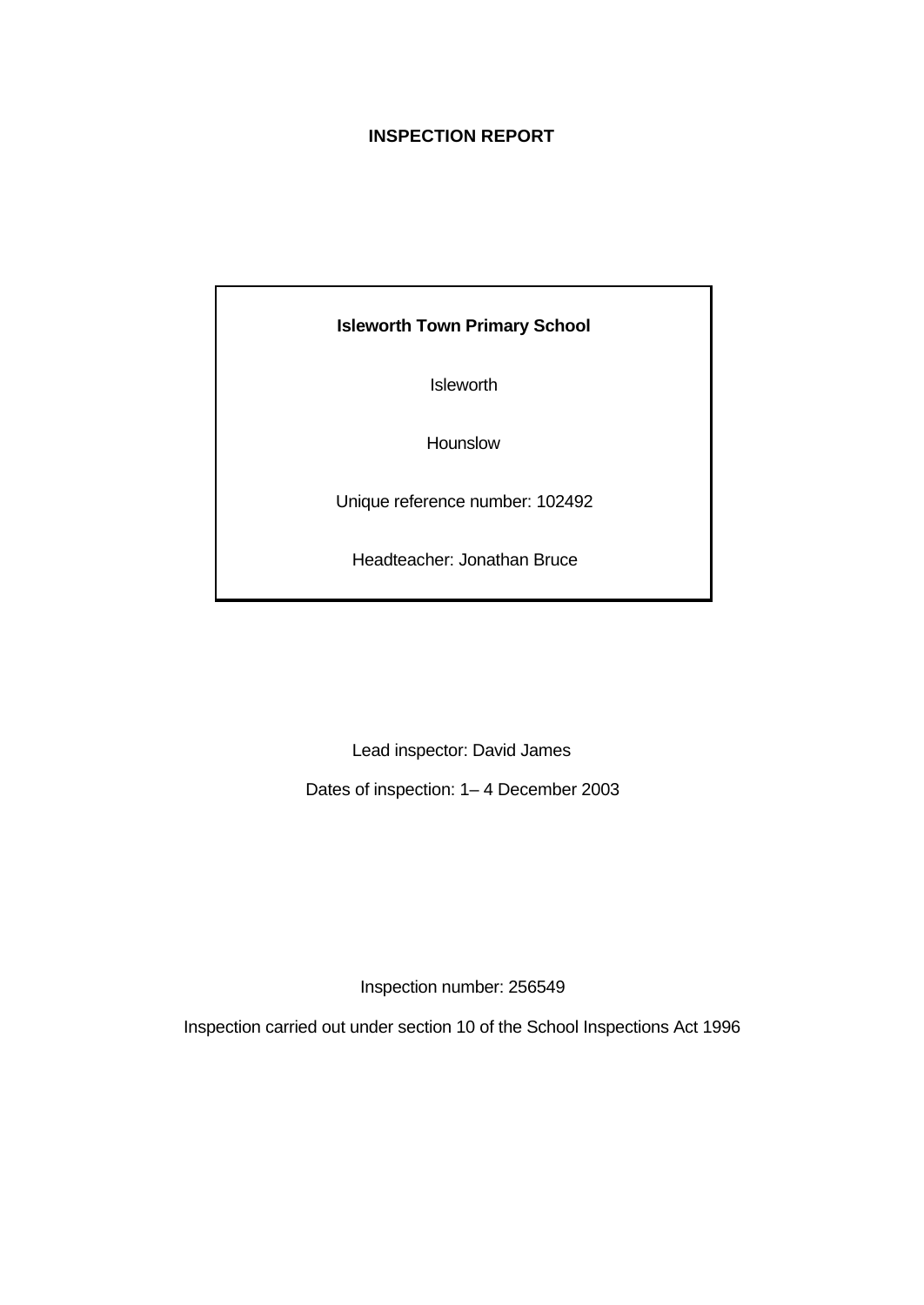#### © Crown copyright 2004

This report may be reproduced in whole or in part for non-commercial educational purposes, provided that all extracts quoted are reproduced verbatim without adaptation and on condition that the source and date thereof are stated.

Further copies of this report are obtainable from the school. Under the School Inspections Act 1996, the school must provide a copy of this report and/or its summary free of charge to certain categories of people. A charge not exceeding the full cost of reproduction may be made for any other copies supplied.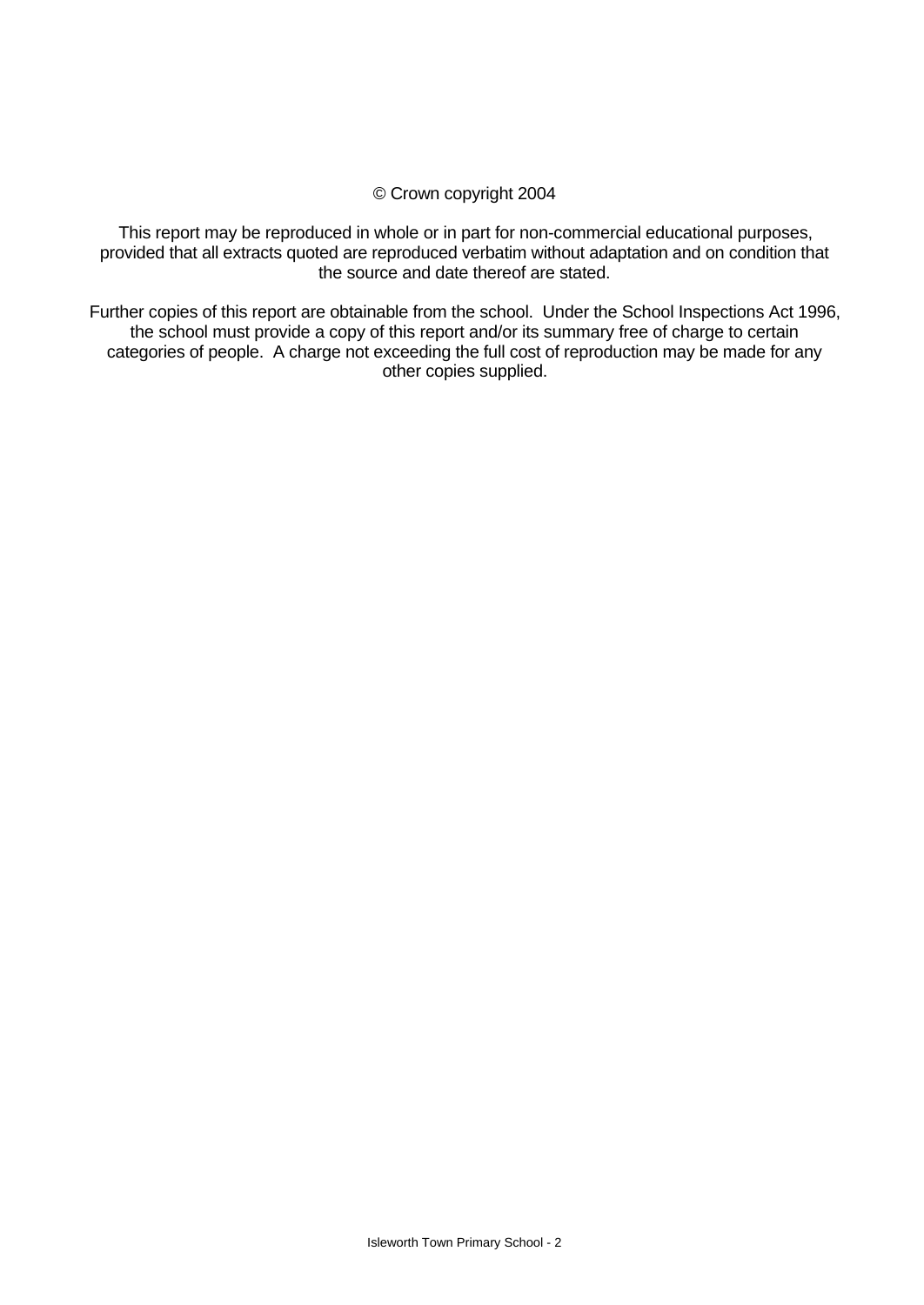# **INFORMATION ABOUT THE SCHOOL**

| Type of school:              | Primary                                    |
|------------------------------|--------------------------------------------|
| School category:             | Community                                  |
| Age range of pupils:         | $3 - 11$                                   |
| Gender of pupils:            | Mixed                                      |
| Number on roll:              | 424                                        |
| School address:              | <b>Twickenham Road</b><br><b>Isleworth</b> |
| Postcode:                    | London<br>TW7 6AB                          |
| Telephone number:            | 020 8560 5701                              |
| Fax number:                  | 020 8569 7589                              |
| Appropriate authority:       | Governing Body                             |
| Name of chair of governors:  | Mrs Lyndsey Mears                          |
| Date of previous inspection: | March 1998                                 |

# **CHARACTERISTICS OF THE SCHOOL**

Isleworth Town has almost twice as many pupils as most primary schools. Of the 425 boys and girls aged three to eleven, 22 per cent are the two largest groups being Indian and Black African. There are 53 children who attend the Nursery part-time. Nearly a quarter of pupils' mother tongue is other than English and between them they speak 39 different languages. Currently there are 17 pupils at an early stage of learning English. Some pupils and their families come and go in the area and more than a third of pupils in the current Year 6 have changed over the past few years. Pupils coming to the school include children from families who are refugees and asylum seekers. Only 16 per cent of pupils are identified as having special educational needs, which is lower than for most schools. Of these pupils most have moderate learning difficulties, but some have social and emotional problems; four have Statements of Special Educational Needs. The local area has mixed employment and social conditions and pupils come from a wide range of social and economic backgrounds as well as a diverse range of cultures. Pupils who come to the school have a wide range of ability, but overall are just about in line with the national average. The mobility of pupils and incidence of special needs is an increasing trend. Teachers move too and over the past two years eight have left and eight new ones have joined; these include three who are newly qualified and two who were trained overseas. The school is part of an Education Action Zone.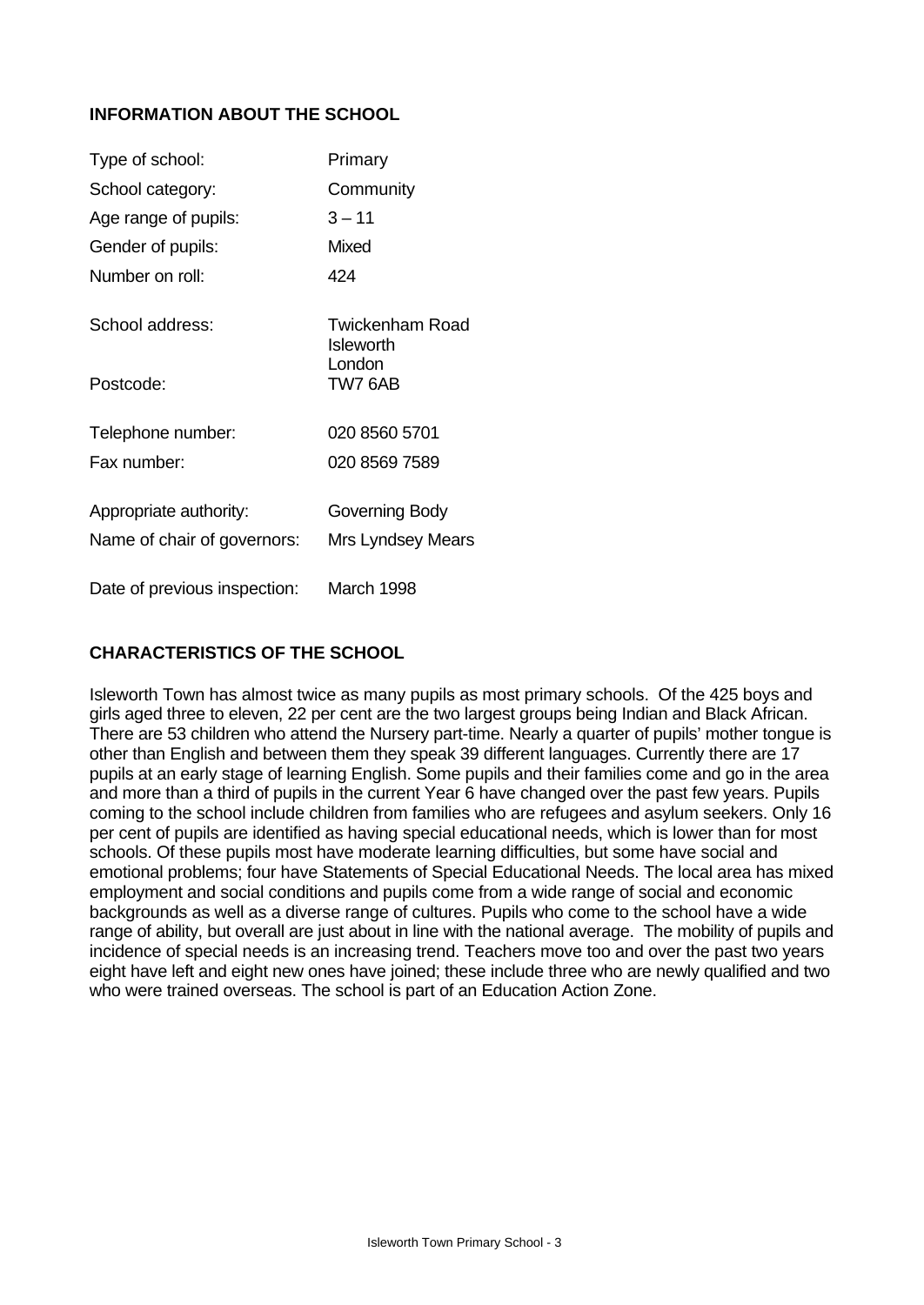# **INFORMATION ABOUT THE INSPECTION TEAM**

| Members of the inspection team |                       |                | <b>Subject responsibilities</b>                   |
|--------------------------------|-----------------------|----------------|---------------------------------------------------|
| 15162                          | David James           | Lead inspector | English                                           |
|                                |                       |                | Physical education (PE)                           |
|                                |                       |                | English as an additional language<br>(EAL)        |
| 9519                           | <b>Sue Pritchard</b>  | Lay inspector  |                                                   |
| 20457                          | <b>Brian Fletcher</b> | Team inspector | <b>Mathematics</b>                                |
|                                |                       |                | <b>Music</b>                                      |
|                                |                       |                | Religious education (RE)                          |
|                                |                       |                | Special educational needs (SEN)                   |
| 32943                          | David Townsend        | Team inspector | Science                                           |
|                                |                       |                | Information and communication<br>technology (ICT) |
|                                |                       |                | Design and technology (DT)                        |
| 32136                          | <b>Lesley Brookes</b> | Team inspector | <b>Foundation Stage</b>                           |
|                                |                       |                | Art and design                                    |
|                                |                       |                | History                                           |
|                                |                       |                | Geography                                         |

The inspection contractor was: Cambridge Education Associates Ltd.

CEA Ltd Demeter House Station Road Cambridge CB1 2RS

Any concerns or complaints about the inspection or the report should be made initially to the inspection contractor. The procedures are set out in the leaflet *'Complaining about Ofsted Inspections'*, which is available from Ofsted Publications Centre (telephone 07002 637833) or Ofsted's website (www.oftsed.gov.uk).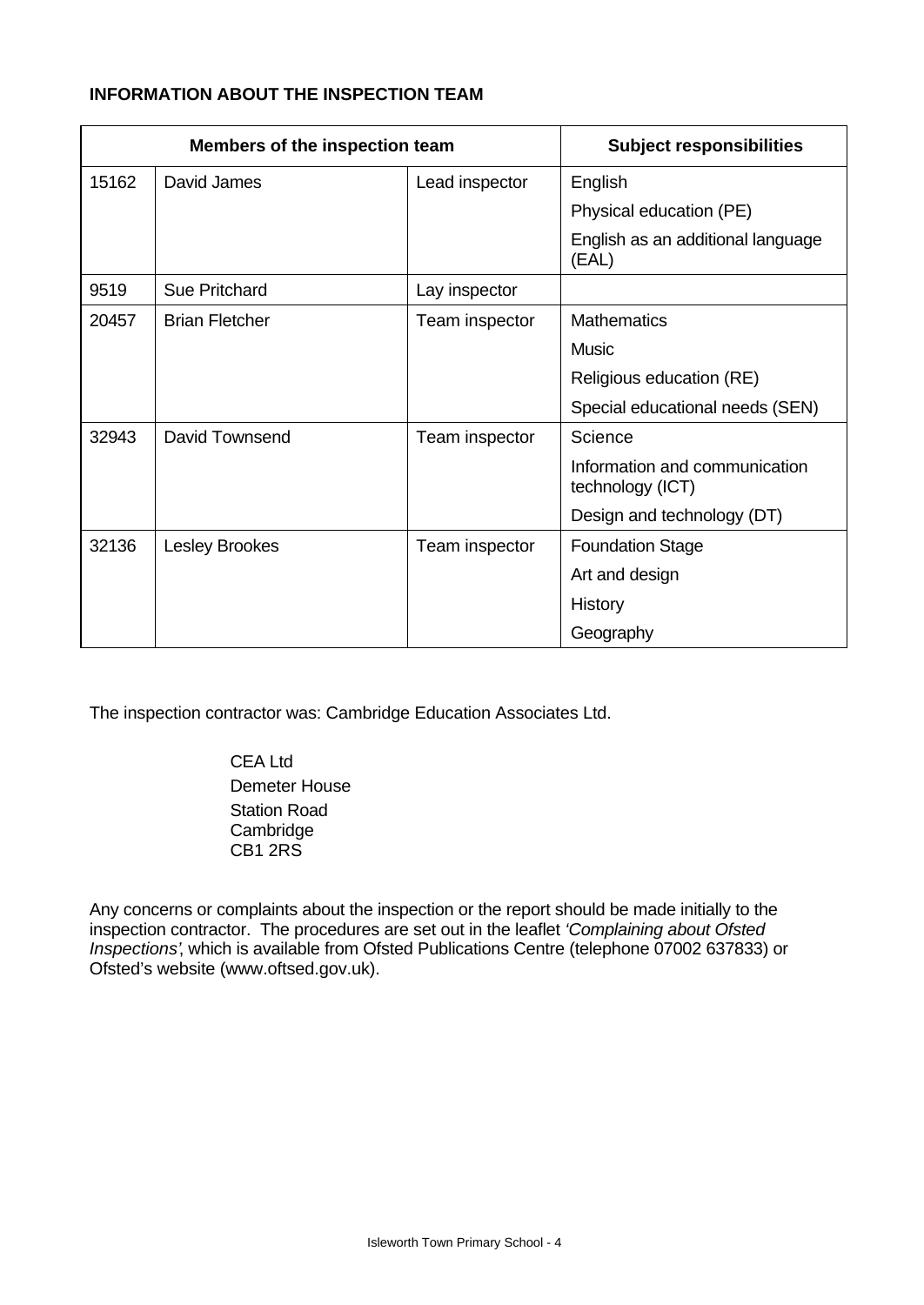# **REPORT CONTENTS**

|                                                                                                                                                                        | Page |
|------------------------------------------------------------------------------------------------------------------------------------------------------------------------|------|
| <b>PART A: SUMMARY OF THE REPORT</b>                                                                                                                                   | 6    |
| <b>PART B: COMMENTARY ON THE MAIN INSPECTION FINDINGS</b>                                                                                                              |      |
| <b>STANDARDS ACHIEVED BY PUPILS</b>                                                                                                                                    | 8    |
| Standards achieved in areas of learning, subjects and courses                                                                                                          |      |
| Pupils' attitudes, values and other personal qualities                                                                                                                 |      |
| <b>QUALITY OF EDUCATION PROVIDED BY THE SCHOOL</b>                                                                                                                     | 11   |
| Teaching and learning<br>The curriculum<br>Care, guidance and support<br>Partnership with parents, other schools and the community                                     |      |
| <b>LEADERSHIP AND MANAGEMENT</b>                                                                                                                                       | 16   |
| PART C: THE QUALITY OF EDUCATION IN AREAS OF LEARNING AND<br><b>SUBJECTS</b><br>AREAS OF LEARNING IN THE FOUNDATION STAGE<br><b>SUBJECTS IN KEY STAGES ONE AND TWO</b> | 19   |
| <b>PART D: SUMMARY OF THE MAIN INSPECTION JUDGEMENTS</b>                                                                                                               | 34   |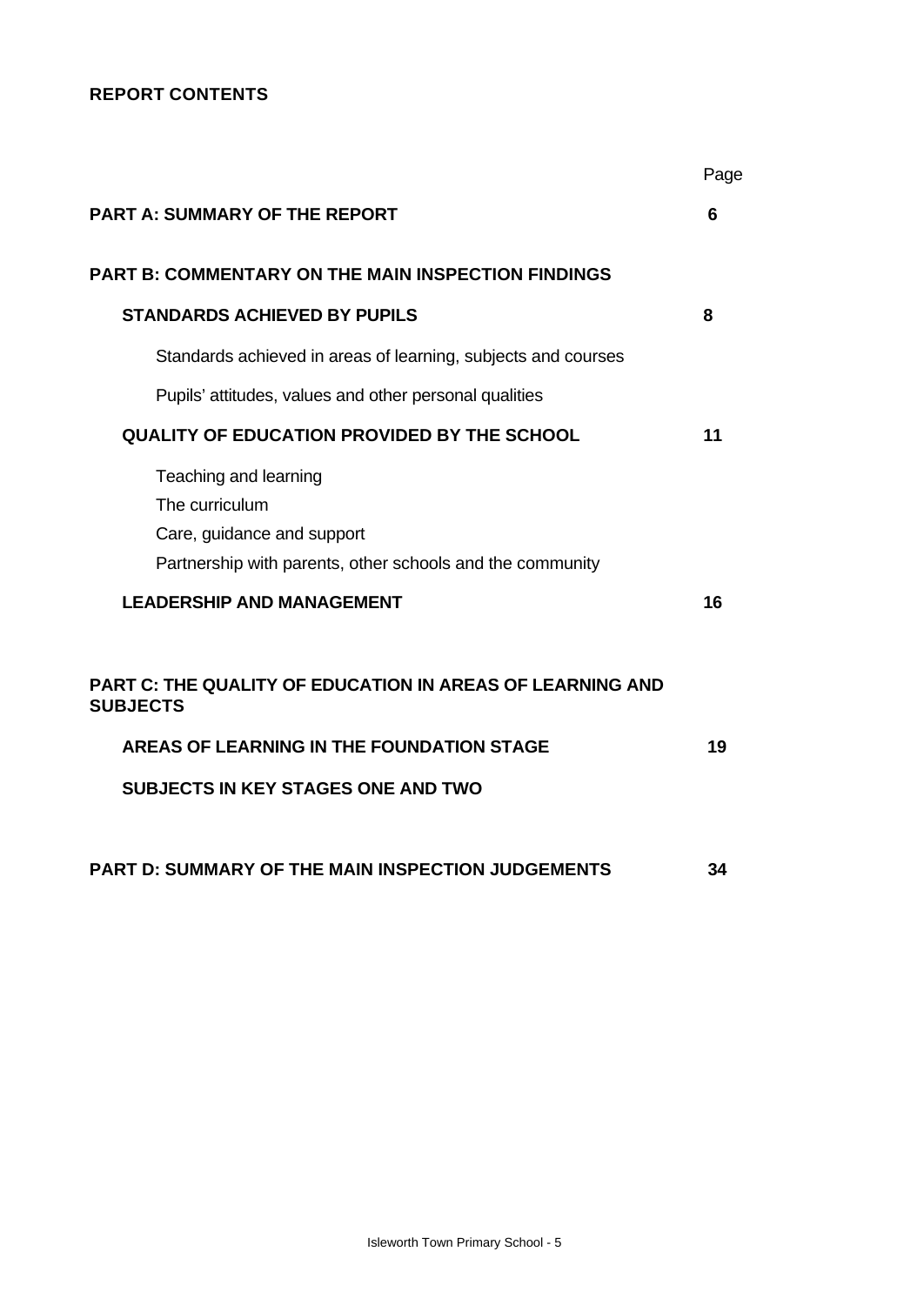# **PART A: SUMMARY OF THE REPORT**

# **OVERALL EVALUATION**

### **The overall effectiveness of the school is satisfactory and it provides sound value for money.**

Isleworth Town Primary is a school on the move. Recently it has made a series of good changes and more are planned. The recent fall in standards has been halted and they are now improving. Teaching and learning are good and pupils' achievement is satisfactory. The leadership and management of the school are good.

The school's main strengths and weaknesses are:

- The school's inclusive ethos and the way its values are put into practice.
- There is good teaching and learning, but assessment can be improved.
- There is good leadership and management.
- Pupils' attitudes, behaviour and their personal development are good.
- Pupils are taken good care of.
- There are good links with parents and the community.
- The standards are improving, but are not yet high enough by Year 6.

The blip last year means standards are currently lower than at the time of the previous inspection. However, the school has successfully made all the improvements required by that inspection. There has been very good improvement in the use of information and communication technology. Collective worship takes place daily and assemblies are done well, there are schemes of work for all subjects and long-term financial planning is sound.

#### **STANDARDS ACHIEVED**

**Overall, pupils' achievement is satisfactory**. After a fall in standards last year by the end of both key stages there is good improvement in the current Year 2 and Year 6. The improvement is likely to continue and the school should meet its targets.

The standards seen in the Foundation Stage are good; most children achieve satisfactorily and are on course to achieve the goals children are expected to reach by the end of Reception. In Year 2 most pupils are already at the national average for reading, writing, mathematics and science. In Year 6 standards are a little below the national average in English, mathematics and science. In all the other subjects of the curriculum pupils meet the standards expected at both key stages. Pupils' achievement is good in Key Stage 1 and in Years 4 and 5, and is satisfactory in Years 3 and 6.

| <b>Results in National</b><br>Curriculum tests at the end |      | similar schools |      |      |
|-----------------------------------------------------------|------|-----------------|------|------|
| of Year 6, compared with:                                 | 2001 | 2002            | 2003 | 2003 |
| English                                                   |      |                 |      |      |
| <b>Mathematics</b>                                        |      |                 |      |      |
| Science                                                   |      |                 |      |      |

*Key: A – well above average; B – above average; C – average; D – below average; E – well below average. Similar schools are those with similar percentages of pupils eligible for fee school meals.*

Results in the national tests at the end of Year 6 fell sharply last year. The biggest drop was in English, which had been at the national average, but fell to well below it and was below similar schools. Mathematics and science results also fell, but were in line with those of similar schools.

Results do not tell the whole story. The higher proportion of pupils with special needs in this year group, pupils who had recently moved to the school and those not fluent in English were contributory factors to the lower standards. More able pupils still achieved the higher levels and these were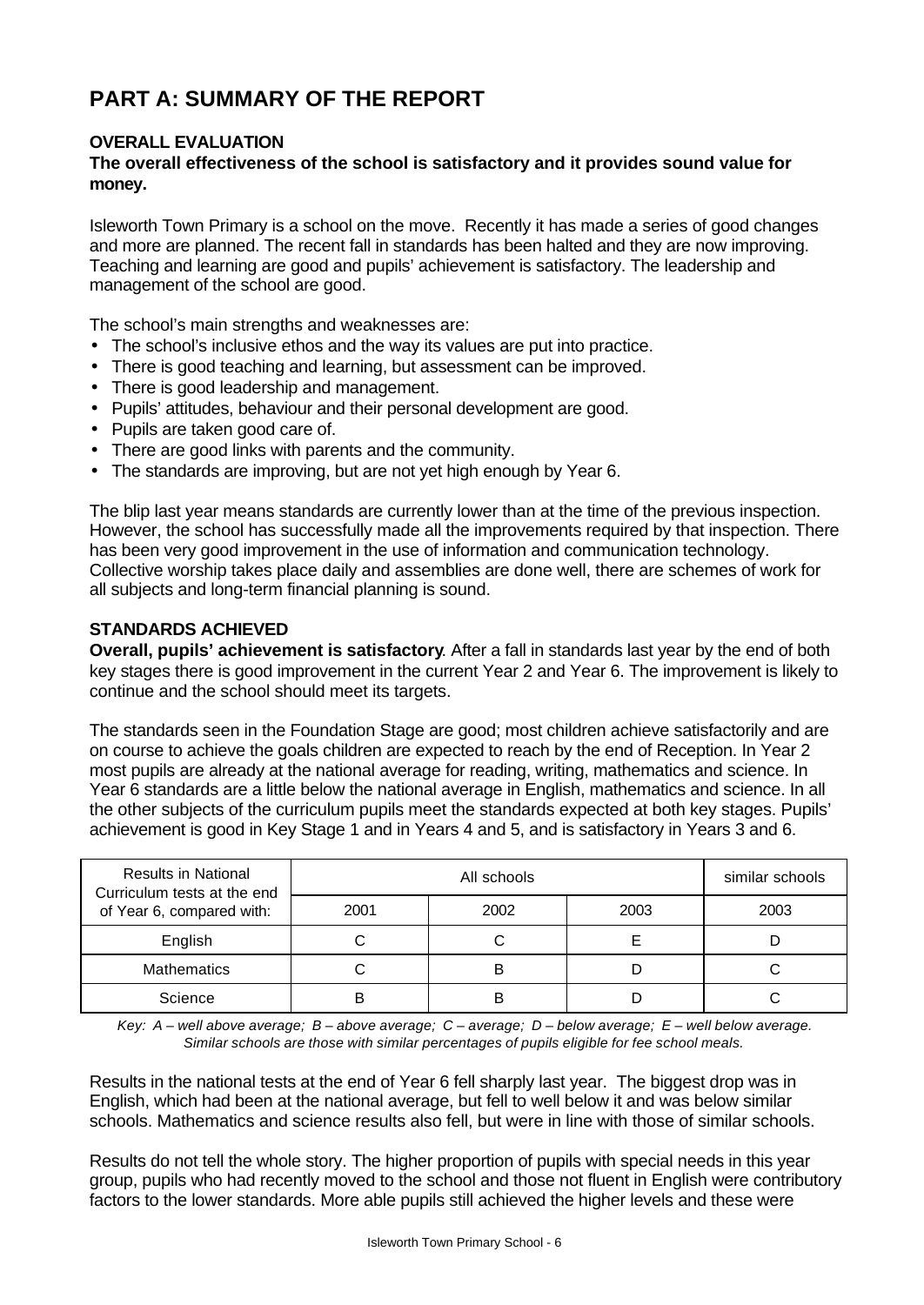almost the same as the national average in English and mathematics. There is a similar mix this year. The number of pupils in Year 6 identified as having special needs is twice the school average. There are also pupils at an early stage of fluency in English and some who have not been at the school very long.

Pupils' personal development is good. Their good attendance, very good attitudes to learning and good behaviour effectively support all their achievements. **Pupils' moral and social development is very good and is complemented by good spiritual and cultural development**. The climate for learning is very good and ensures that pupils enjoy their time at school and learn how to serve their community. This contributes significantly to pupils' progress in the classroom and to their awareness of self and others.

# **QUALITY OF EDUCATION**

**The quality of education is good. The quality of teaching is good overall**. Teaching is good in most parts of the school and in most subjects. It is mostly good in the Nursery and Reception and at least good in Key Stage 1 where there is also very good and some excellent teaching. In Year 5 it is often very good and occasionally excellent. In Year 6 teaching is satisfactory and occasionally good. Teachers work well with support staff, who help pupils very well. Pupils who have special needs and those for whom English is an additional language receive very good help and do well. Teachers work very hard and make lots of assessments of pupils' progress. This is satisfactory, but has the capacity to quickly become good. Although teachers often use computers well they do not all use the ones in their classrooms enough. As a result of good teaching, pupils' learning is good. Pupils work hard, behave well and respond positively to their teachers.

Pupils enjoy many of the things chosen for them to study. These often reflect their diverse cultural backgrounds. Visitors to the school and the visits pupils make bring their learning to life. The clubs for older pupils add to the range of interesting things to do. They particularly enjoy the many chances they have to make music.

Good care is taken of pupils; they receive good support and advice to help them develop into good citizens. The school values and acts on pupils' opinions.

# **LEADERSHIP AND MANAGEMENT**

#### **The good leadership and management are based on very clear school values,** a

determination to improve and a highly accurate analysis of the school's strengths and weaknesses. These are the basis of many recent changes made and the ones that are planned. The changes are becoming effective and embedded in the way the school works. The main driving force comes from the headteacher and the deputy, but governors and all staff are involved and are determined to make improvements.

# **PARENTS' AND PUPILS' VIEWS OF THE SCHOOL**

Parents and pupils are positive about their school. There is a good partnership with parents and very good links with the local community and pupils benefit greatly as a result. It begins from the first contacts between school and home when Nursery staff visit children's homes. It is continued by good regular information about the school, the progress pupils make and school events. Parents support the school very well and raise funds to help. Pupils are proud to be members of the School Council and have their views taken seriously.

#### **IMPROVEMENTS NEEDED**

The most important things the school should do to improve are:

- Raise standards in English, mathematics and science by the end of Year 6.
- Improve the consistency of teachers' marking and weekly assessments so they have a greater impact on pupils' improvement.
- Improve the teaching of library skills to increase pupils' abilities.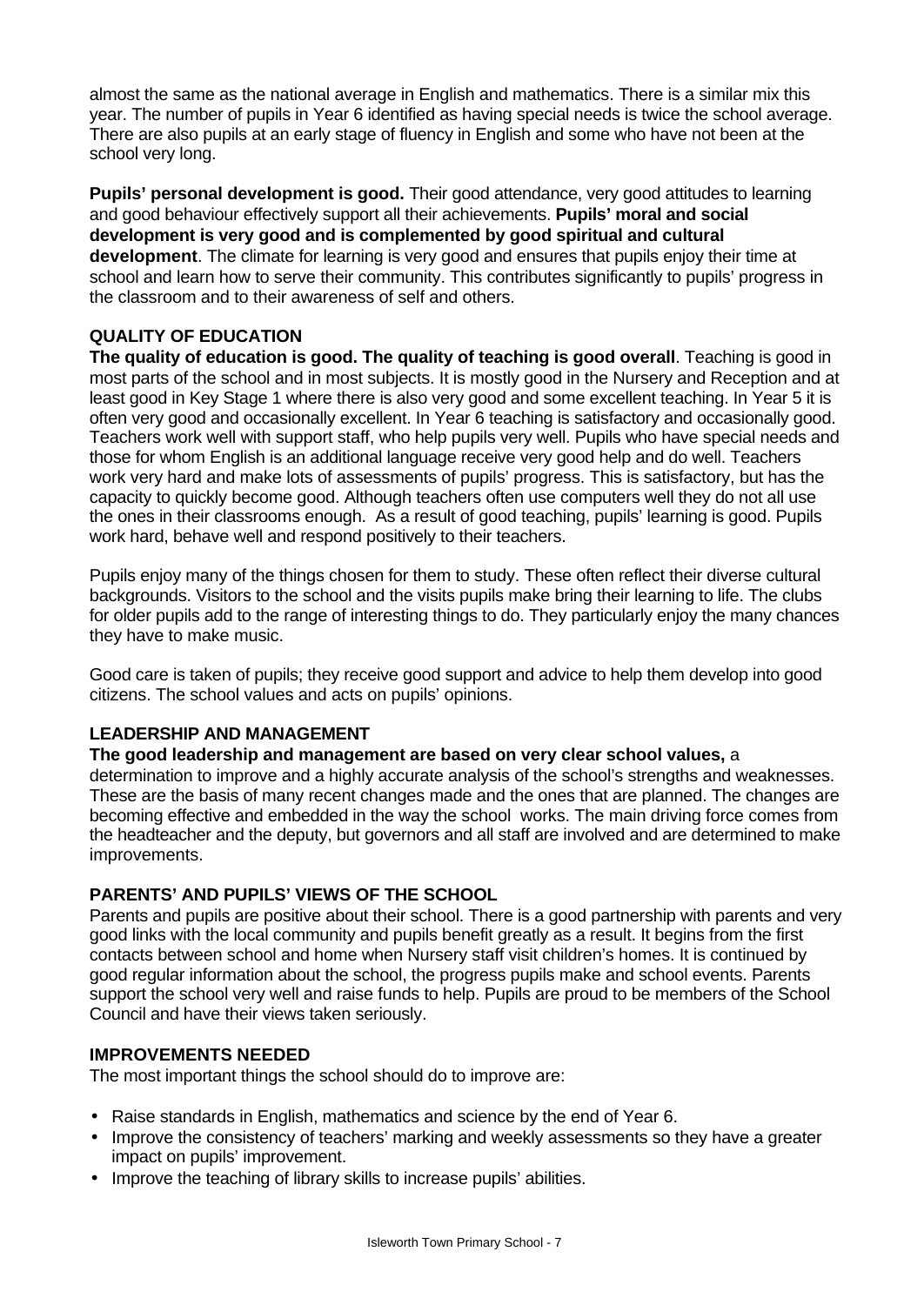# **PART B: COMMENTARY ON THE INSPECTION FINDINGS**

# **STANDARDS ACHIEVED BY PUPILS**

#### **Standards achieved in areas of learning, subjects and courses**

Overall, standards and pupils' achievement are satisfactory. After a fall in standards last year by the end of both key stages there is now good improvement in the current Year 2 and Year 6. The improvement in English, mathematics and science is likely to continue and the school should meet its targets. In religious education, information and communication technology and all the other subjects of the curriculum pupils in both key stages meet the standards expected. There is no difference between the achievement of boys and girls or pupils from different minority ethnic groups.

#### **Main strengths and weaknesses**

- There was clear improvement over last year that is likely to be sustained.
- Pupils make the progress expected of them.
- More able pupils continue to achieve higher levels.
- Pupils with special educational needs and those not fluent in English make good progress.
- Standards are still not at national average levels by the end of Year 6.

#### **STANDARDS ACHIEVED**

- 1. The standards seen in the Foundation Stage are good and most pupils are on course to achieve the Early Learning Goals. In Year 2, most pupils are already at the national average in reading, writing, mathematics and science. In Year 6 they are a little below the national average in English, mathematics and science. Pupils' achievement is satisfactory overall, but it is good in Key Stage 1 and in Years 4 and 5.
- 2. Pupils with special educational needs make good progress in the classroom and in groups where they are withdrawn for support. The quality of Individual Education Plans is good. They are accessible to pupils and parents. They are easy to read, which enables teachers to plan the help for each pupil. Pupils' individual targets match their needs and allow pupils to take small steps forward in understanding, confidence and self-esteem. The targets are revised every term with the knowledge of parents. Pupils' progress towards the achievement of their targets is closely monitored.
- 3. Pupils for whom English is an additional language (EAL) make good progress in the classroom and in the withdrawal groups when they are well taught by specialist teachers. The quality of the records on pupils, their backgrounds, needs and progress they make is good. They are kept by the specialist teachers and shared with class teachers. Progress is reviewed every two weeks. Pupils' progress in their acquisition of and fluency in English is good. It is carefully recorded, as is their progress in the National Curriculum. The school is highly aware that EAL pupils have a range of abilities and do not confuse their lack of fluency in English with special needs.
- 4. Results for reading and writing in the national tests at the end of Year 2 fell sharply last year and were well below those of similar schools. The result for mathematics was below the national average, but in line with those of similar schools. Results in the national tests in Year 6 also fell sharply last year. The biggest drop was in English that had been at the national average, but fell to well below it. This result is also below the average standard in similar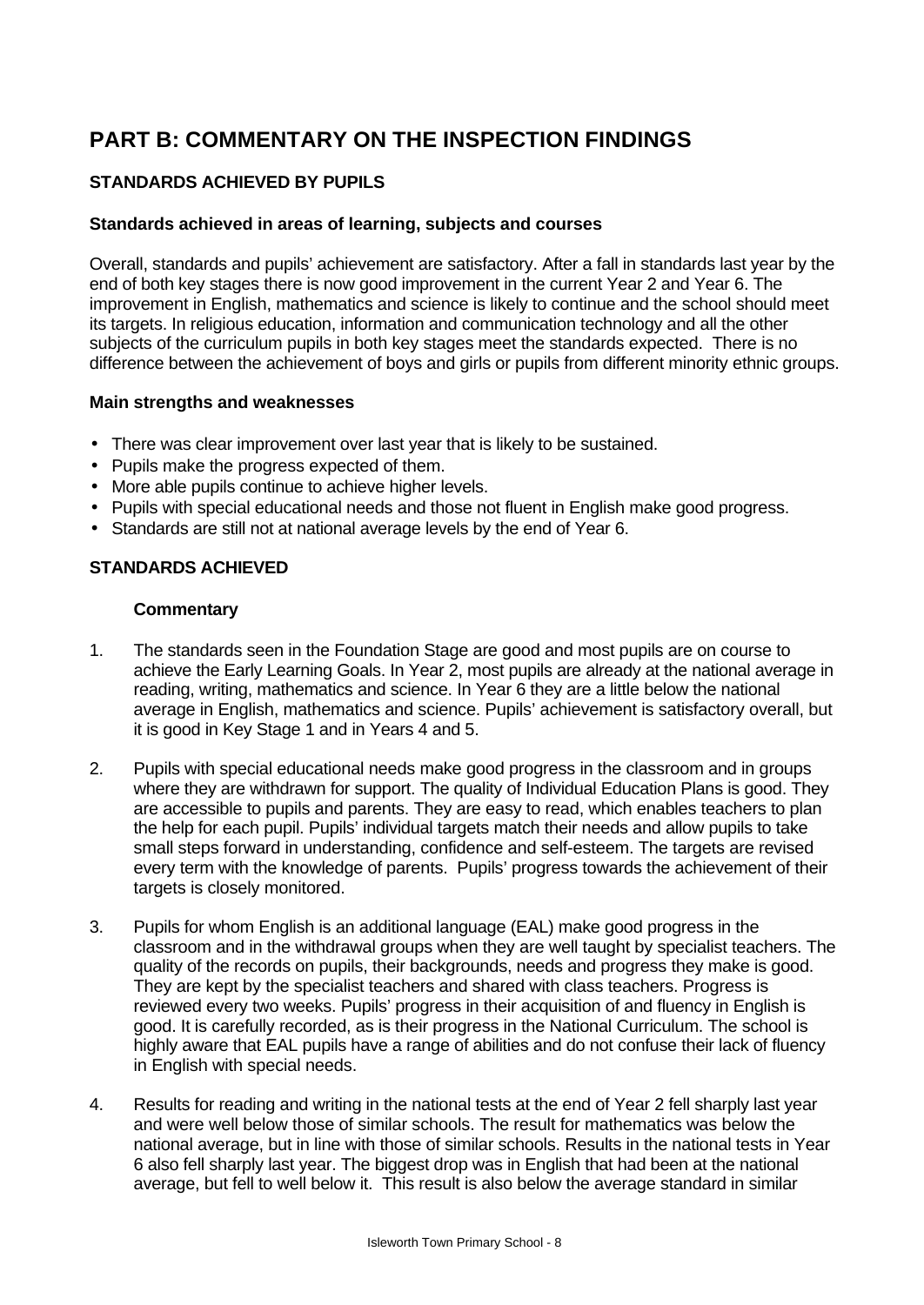schools. Standards in mathematics and science fell below the national average although the results for both are in line with those of similar schools.

| Standards in: | School results | National results |
|---------------|----------------|------------------|
| Reading       | 14.5 (16.5)    | 15.7 (15.8)      |
| Writing       | 12.3(14.4)     | 14.6 (14.4)      |
| Mathematics   | 15.7(17.1)     | 16.3(16.5)       |

#### *Standards in national tests at the end of Year 2 – average points score in 2003*

*There were 54 pupils in the year group. Figures in brackets are for the previous year.*

#### *Standards in national tests at the end of Year 6 – average points scores in 2003*

| Standards in:      | School results | National results |
|--------------------|----------------|------------------|
| English            | 25.0(26.8)     | 26.8 (27.0)      |
| <b>Mathematics</b> | 26.0 (27.7)    | 26.8 (26.7)      |
| Science            | 27.5(29.7)     | 28.6 (28.3)      |

*There were 56 pupils in the year group. Figures in brackets are for the previous year.*

- 5. Results of tests do not tell the whole story. The proportion of pupils with special needs in Year 6 last year, pupils who had recently moved to the school and those not fluent in English all combined to reduce the results last year. Despite this the proportions achieving above the expected level were about the average for English and mathematics. There is a similar mix this year. The number of pupils in Year 6 identified as having special needs is twice the school average. There are also pupils at an early stage of fluency in English and some who have not been at the school very long.
- 6. The standards seen in Year 6 strongly suggest that, although there is likely to be an improvement over last year's results they may be a bit below the national average. In Year 6, teaching is satisfactory and focuses on pupils working hard to achieve the tough targets set for them. As a result, pupils' achievement is satisfactory and the school should meet its targets. The numbers achieving the higher levels should be about the same as last year. Pupils' achievement varies with teaching quality; it is particularly good in Year 5 and is good in the Foundation stage and in Years 1 and 2.

#### **Pupils' attitudes, values and other personal qualities**

Pupils' good attendance, very good attitudes to learning and good behaviour effectively support all their achievements. These begin with the good start children have in the Nursery and Reception classes. Pupils' moral and social development is very good and is complemented by good spiritual and cultural development. The climate for learning is very good and ensures that pupils enjoy their time at school and learn how to serve their community. This contributes significantly to pupils' progress in the classroom and to their awareness of self and others.

- Pupils' very good attitudes and their relationships with their teachers, which promote good teaching and learning.
- Very good personal development, including a warm acceptance of the diverse cultures within the school.
- Pupils' willingness to accept responsibility and to deal kindly with others.
- The high expectations of pupils' conduct and the teamwork necessary to achieve it.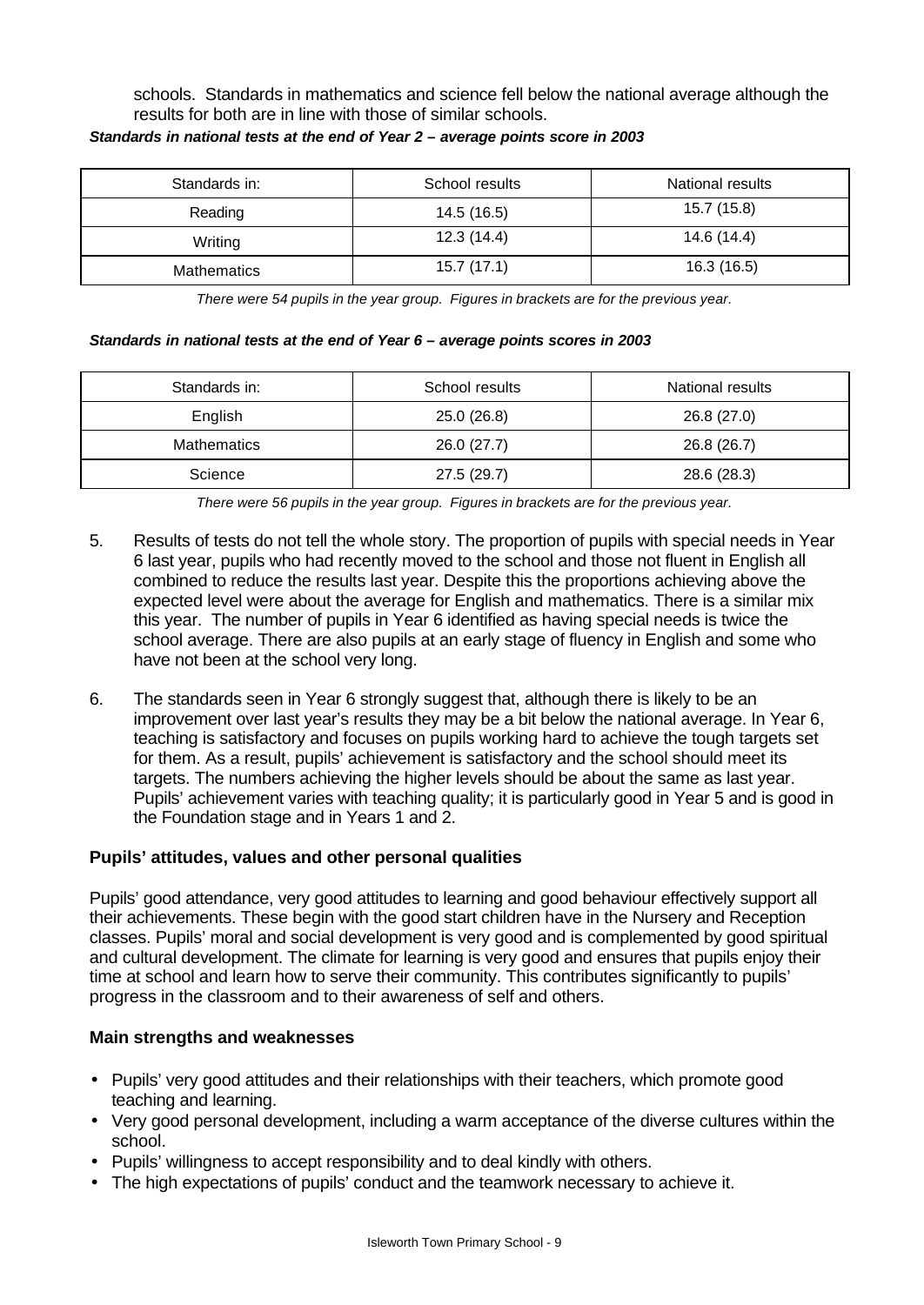7. Attendance procedures are very good**.** Pupils have good records of attendance and punctuality. Attendance is better than it is in most other primary schools. It has improved significantly since last year. Holidays during term-time are frowned upon and rarely authorised. This is the prime reason for the higher than average unauthorised absence figure. Parents understand that their children are at a disadvantage if they do not attend school regularly and on time. As a result, pupils' experience few disruptions to their learning.

| Authorised absence |     |  | Unauthorised absence |     |
|--------------------|-----|--|----------------------|-----|
| School data        | 3.8 |  | School data          | 1.4 |
| National data      |     |  | National data        | 0.4 |

#### *Attendance in the latest complete reporting year (%)*

*The table gives the percentage of half days (sessions) missed through absence for the latest complete reporting year.*

- 8. Pupils approach their tasks in a constructive and purposeful way. Most are eager to learn and willingly accept the challenge of demanding work. These positive attitudes are encouraged from the time children enter the Nursery. Pupils enjoy what they do and gain satisfaction in their achievements, both in the classroom and elsewhere. They are committed to producing the best result, whatever the activity. For example, young pupils lead an assembly in front of the whole school with many parents present. They acquit themselves very well and make the key points with confidence and enthusiasm. A string ensemble similarly performs in assembly with style and flair and responds graciously to audience appreciation. In the classroom, pupils enjoy good relationships with their teachers and, almost without exception, do as they are asked; some do not want the lesson to end. Pupils are unfailingly courteous to visitors and speak well of their school.
- 9. The school assembly is the starting point for good spiritual and cultural development. The festivals of very many world religions are celebrated and pupils take a full and active part. During the inspection, for example, a pupil read a passage from the Qur'an in Arabic to an attentive audience. Pupils quickly develop a sense of tolerance and understanding and readily subscribe to the view that 'actions speak louder than words'. This is reflected in the way they help each other during the course of the school day. Older pupils are skilled in looking after the needs of those who are younger and are already competent in giving words of advice and comfort. Pupils also respond to the needs of the local community and organise many charitable collections for good causes. They go on many visits to places of local interest and the school welcomes visitors throughout the year to support various aspects of the curriculum, for example, music and sport.
- 10. The School Council introduces pupils to the notion of democracy and also to the practice of speaking on behalf of others. Councillors are elected by their peers, meet regularly with the teaching staff and contribute to the development of the school. They are proud of what they achieve and enjoy reporting back to their classmates. The Council promotes a sense of belonging and of ownership. It is little wonder that Year 6 pupils say that they will be sorry to leave the school when the time comes. Pupils accept responsibility easily because it is what the school expects. All pupils are clear about right and wrong. The consistently good behaviour of almost all pupils is clear evidence that they recognise the difference. There are well-defined and clearly stated rewards and sanctions to reinforce good behaviour. A few parents are worried about bullying. The inspection team found no evidence of current bullying, but did see a very clear plan of action to deal with it, if and when it occurs. Pupils are confident that any help they need will be promptly given. Exclusions are seldom made and do not come from any particular group of pupils, but in the past year two pupils were excluded. A girl was permanently excluded and one boy temporarily.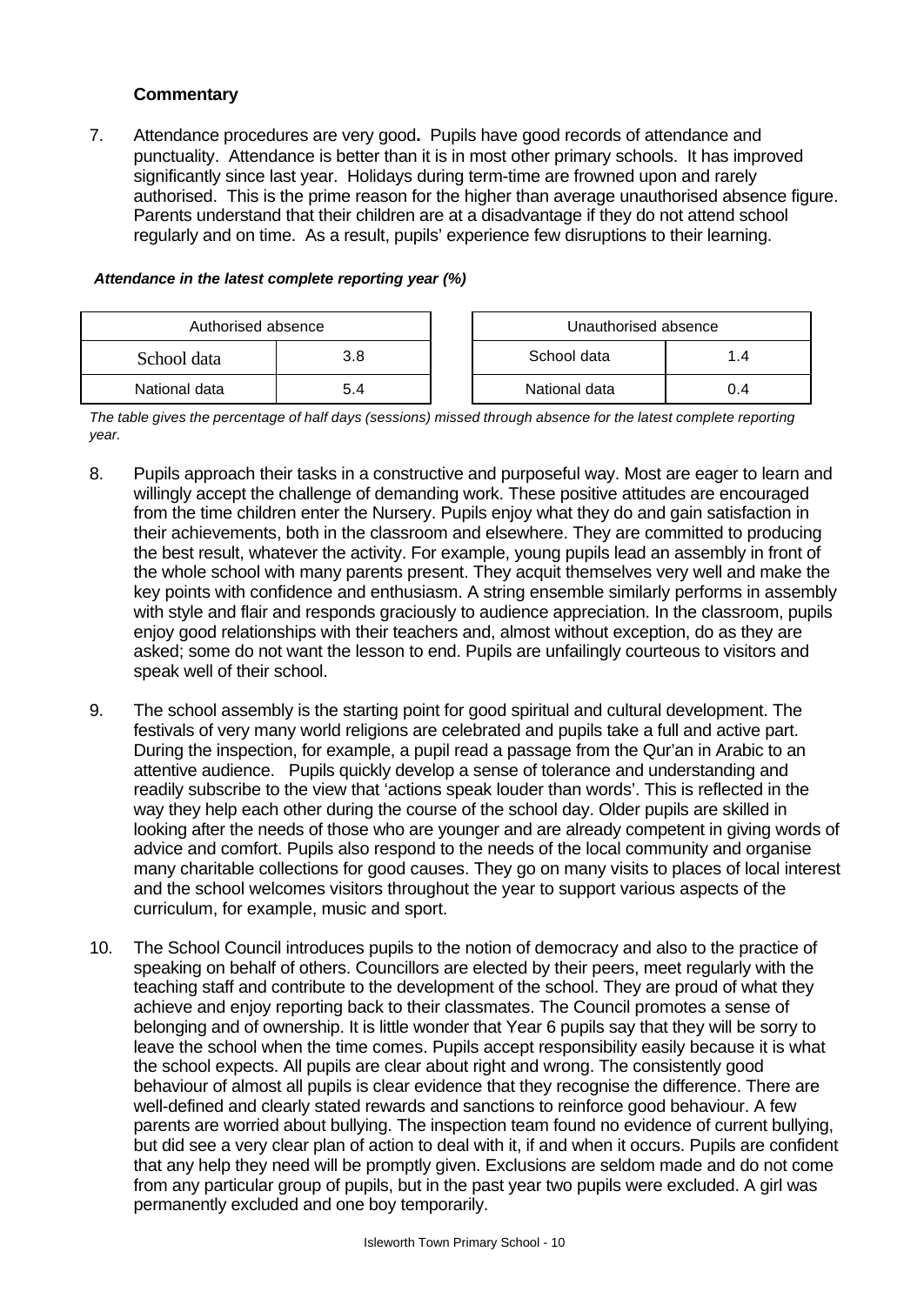- 11. Pupils with special needs and those not fluent in English have positive attitudes towards their work, their teachers and support staff. They are well regarded by their fellow pupils. Overall, pupils are very well supported. This boosts their self-esteem, which in turn improves learning. The inclusive nature of the school and the strong prevailing ethos of acceptance, allows pupils to feel safe and secure.
- 12. All adults work hard to ensure that Isleworth Town School is a well-ordered community that provides an undisturbed workplace, where pupils feel safe and secure. Pupils are valued equally. They are encouraged to express their own views and to develop their own interests in a sensitive, tolerant and friendly school.

# **Exclusions**

#### *Ethnic background of pupils Exclusions in the last school year*

| Categories used in the Annual School Census | No of pupils<br>on roll | Number of<br>fixed period<br>exclusions | Number of<br>permanent<br>exclusions |
|---------------------------------------------|-------------------------|-----------------------------------------|--------------------------------------|
| Mixed – White and Black Caribbean           |                         |                                         |                                      |

*The table gives the number of exclusions, which may be different from the number of pupils excluded.*

# **QUALITY OF EDUCATION PROVIDED BY THE SCHOOL**

The quality of education provided is good. Teaching and learning are good overall, but assessment should be improved. The curriculum provided for pupils is good and is enriched well by music and extra activities. The school's commitment to equality of opportunity and inclusion of all of its pupils can clearly be seen. The care, guidance and support provided for pupils are good and the partnership between the school, parents and the community is good.

# **Teaching and learning**

The quality of teaching and learning is good.

# **Main strengths and weaknesses**

- Teaching is good throughout most of the school and in most subjects.
- There is a lot of very good teaching and some that is excellent.
- Teachers plan thoroughly and are well organised and prepared.
- Teachers work very effectively with support staff and other adults in their classrooms.
- Pupils understand that they are expected to work hard and what they are expected to learn.
- The school's commitment to equality of opportunity enhances pupils' learning.
- Although teachers' use of (ICT) is often good, they do not all use the computers in their rooms enough.
- Assessment can be improved.

# **Commentary**

13. Teaching and learning are good overall. No unsatisfactory teaching was seen and more than two-thirds was good and better. In the Foundation Stage and at Key Stage 1 there is a great deal of good teaching and some that is very good, an excellent lesson was seen. In Years 3 to 6, teaching is good overall, with much that is very good. However, it varies in quality between years. There is consistently good and very good teaching in Year 5 and an excellent lesson was also seen, but in Year 6 it is mainly satisfactory. Teaching and learning in the various subjects are good overall. In English, although an outstanding lesson was seen, they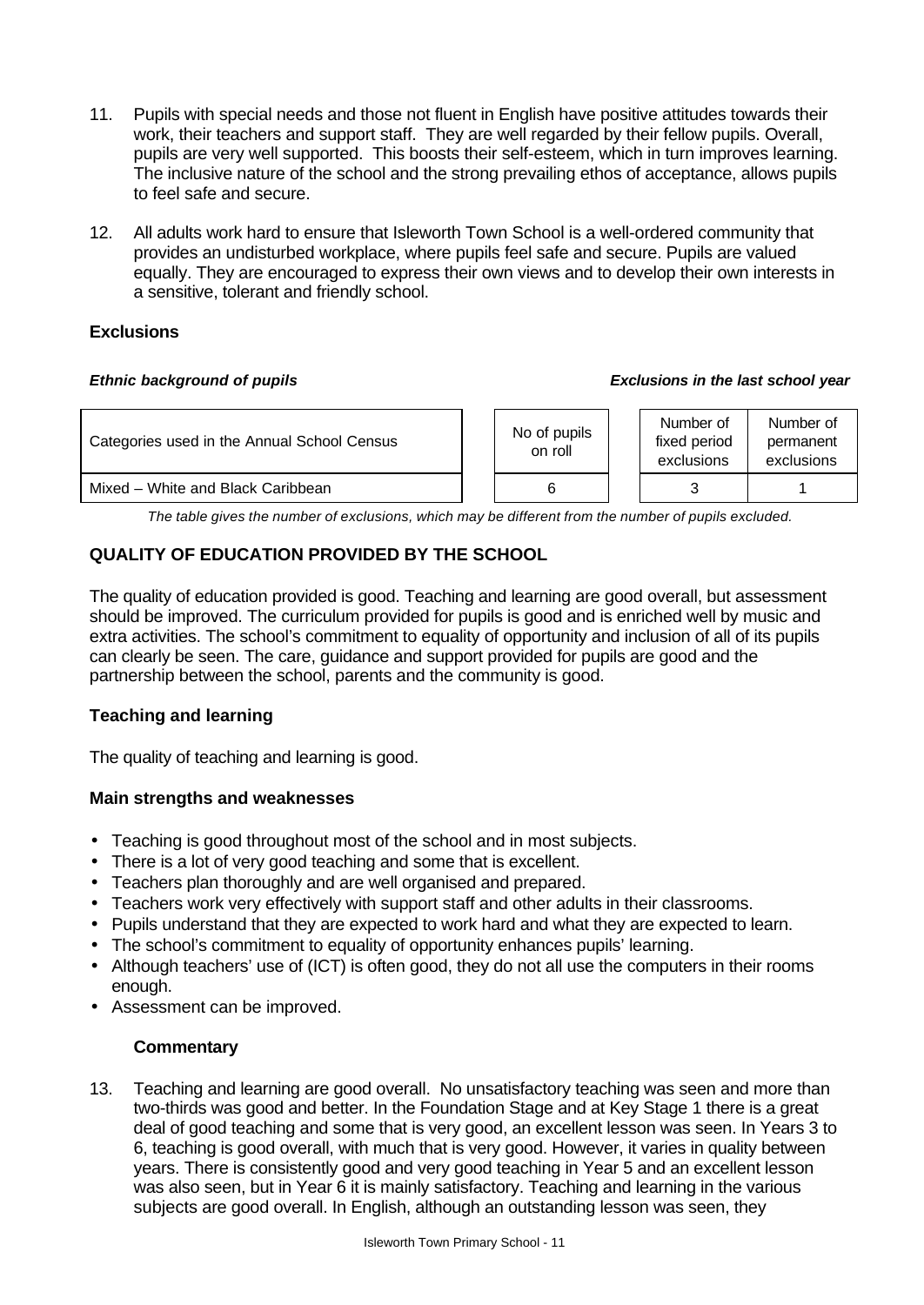are mainly satisfactory. This is mainly because of a focus on targets for pupils to improve results in the national tests. The teaching of pupils with special educational needs and pupils for whom English is an additional language is consistently good and so they learn well.

- 14. Teaching is well planned and organised. Learning is explained to pupils who have targets to achieve and tasks are well organised and explained. This means pupils know what they have to do and why and this motivates them to work hard and behave well. There is a tendency to focus on the tasks to be completed at the expense of deepening pupils' understanding in some lessons: examples of this occur in some English lessons, despite the National Strategy being carefully followed. Lessons are often stimulating and resources used well so that pupils are keen to learn. The materials used and the topics studied frequently reflect the diverse cultures represented in the school community. The whole-school emphasis on inclusion of all pupils and respect for their cultural heritage is impressive and effective in enhancing their learning. The specific use of ICT, especially in the computer suite and with laptops in classrooms, is often very well planned and used and this too motivates pupils. However, the day-to-day use of the desktop computers in classrooms is inconsistent and overall they are not used enough. Support staff are effective, they are well briefed as the result of good planning and make a good contribution to the learning of the pupils they work with. Homework is consistently set, marked and followed up. It makes a good contribution to pupils' progress.
- 15. There are good procedures for assessing pupils' progress, and assessment is satisfactory, with some very good practice. Teachers know their pupils very well. Lessons begin with a recap and assessment of previous learning and go on to make clear what pupils are to learn and the tasks they have to complete. Lessons frequently end with a review of the learning taken place. Work is regularly marked, support staff complete assessment sheets in lessons and teachers evaluate the success of pupils' learning in their weekly planning. However, the sum total of all this hard work is not effective enough. There is good practice. Some teachers mark to pupils' targets and the learning planned for them and critically assess the skills and understanding of groups of pupils in their weekly assessments. However, there is a need for greater consistency and sharper focus to marking and weekly evaluations that will make assessment good across the school instead of being satisfactory. The exceptions are mainly writing, which is a whole-school priority and a target for each teacher, special needs and EAL, where assessments are good. The rest of the school's systems for assessing and reviewing pupils' progress, setting targets for them and giving additional help where it is needed are good and implemented well. Pupils know what is expected of them. The school's monitoring system is very good and focuses on the quality of teaching and learning. It has shown the need for greater consistency in day-to-day and week-to-week assessment and the way it is used. It is one of the improvements planned. Inspection confirms this is correct.

| Excellent | Very good | Good      | Satisfactory     | <b>IUnsatisfactory</b> | Poor | Verv Poor |
|-----------|-----------|-----------|------------------|------------------------|------|-----------|
| 2(4%      | 8(16%)    | 25 (50 %) | $(30\%)$<br>15 ( | $0(0\%)$               | 0%)  | $(0\% )$  |

#### *Summary of teaching observed during the inspection in 50 lessons*

*The table gives the number of lessons observed in each of the seven categories used to make judgements about lessons; figures in brackets show percentages where 30 or more lessons are seen.*

16. Teachers plan well for individual special needs and carefully assess the progress of each pupil. Teachers have very positive attitudes and this markedly increases the self-esteem of the pupils, who are eager to show what they know and what they can do. Teachers help pupils to build up basic skills. In the classroom, pupils are well integrated and have good access to the curriculum. Consequently, pupils learn well and thrive on the personal attention they are given. They apply themselves to the task in hand and work well with other pupils. Support staff take careful note of pupils' progress and regularly discuss lesson plans with the class teacher.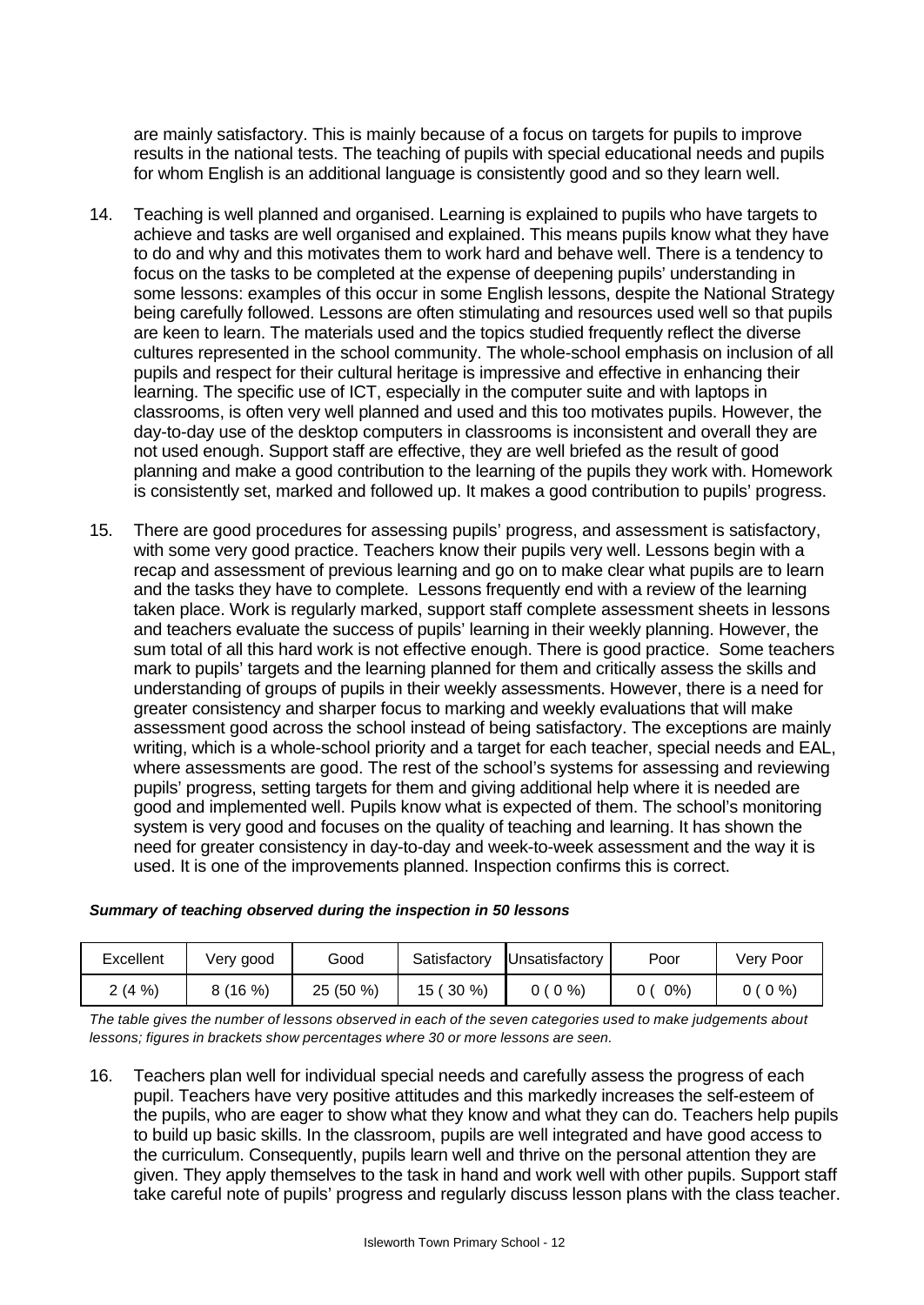Pupils with statements are well supported and maintain steady progress. Support staff are well trained to meet complex needs.

17. The specialist teaching of English as an additional language is consistently good. There are withdrawal groups are for pupils newly arrived and those with greatest need. In these groups the content of the lessons is the same as in class and the sessions are planned with the class teachers. For example, Year 3 pupils in a withdrawal group are helped to improve their spoken and written English whilst continuing with work on history to do with rationing in the Second World War. The EAL teacher has the same resource materials as the class teacher. Teaching is uncompromisingly demanding: pupils are expected to keep up and answer questions in English and are given help to write as well. As a result they make good progress. In classrooms, EAL pupils are usually given effective help. Their progress is carefully assessed and recorded. Where possible, teachers team a less fluent speaker with a more fluent one, for example, a Brazilian boy with a boy from a Portuguese family.

# **The curriculum**

Overall, curriculum provision is good. There is a wide range of opportunities for pupils to learn and consistent approaches to planning for them. Opportunities for enrichment are good and the school's accommodation and resources meet the needs of the curriculum effectively. The school's values for equality of opportunity are consistently reflected in what pupils do.

#### **Main strengths and weaknesses**

- Annual, termly and weekly planning based on schemes of work promote a good range of learning.
- Opportunities for curriculum enrichment are good.
- The topics studied and the materials used are consistently positive about the wide variety of cultures to which they refer.
- The extent to which pupils in the school participate in the arts is very good.
- The provision for personal, social and health education is good and aids the pupils' development well.
- Provision for pupils with special educational needs and those not fluent in English is good and results in good achievement.
- The school's accommodation and resources for teaching and learning have been significantly improved over the past two years and effectively support learning.

- 18. The school keeps its curriculum under constant and effective review and implements changes well. Curriculum planning and schemes of work have been developed very systematically to ensure full access to a broad and balanced curriculum for all pupils. This is a good improvement since the previous inspection. Each subject is given an appropriate amount of time. Subject co-ordinators regularly monitor teachers' planning and give good feedback and advice to colleagues. This monitoring shows that planning does not always successfully ensure that the needs of higher-attaining pupils are met.
- 19. A good range of visitors, educational visits, extra-curricular clubs and special events give pupils lots of extra chances to learn. They are very effective in developing pupils' cultural awareness. The school's membership of the Education Action Zone has helped its work with artists and theatre groups within the local community and beyond and with work involving pupils in special projects. Teachers place good emphasis on intercultural themes within the classroom. For example, pupils in the Reception classes explore traditions related to Chinese New Year and experience at first hand a demonstration of the costumes, dance and cuisine involved. Successful events include a Book Week, involving a fancy dress parade of children dressed as characters from favourite books, and a regular 'Environment Week', during which pupils make musical instruments out of recyclable materials and participate in a 'walk to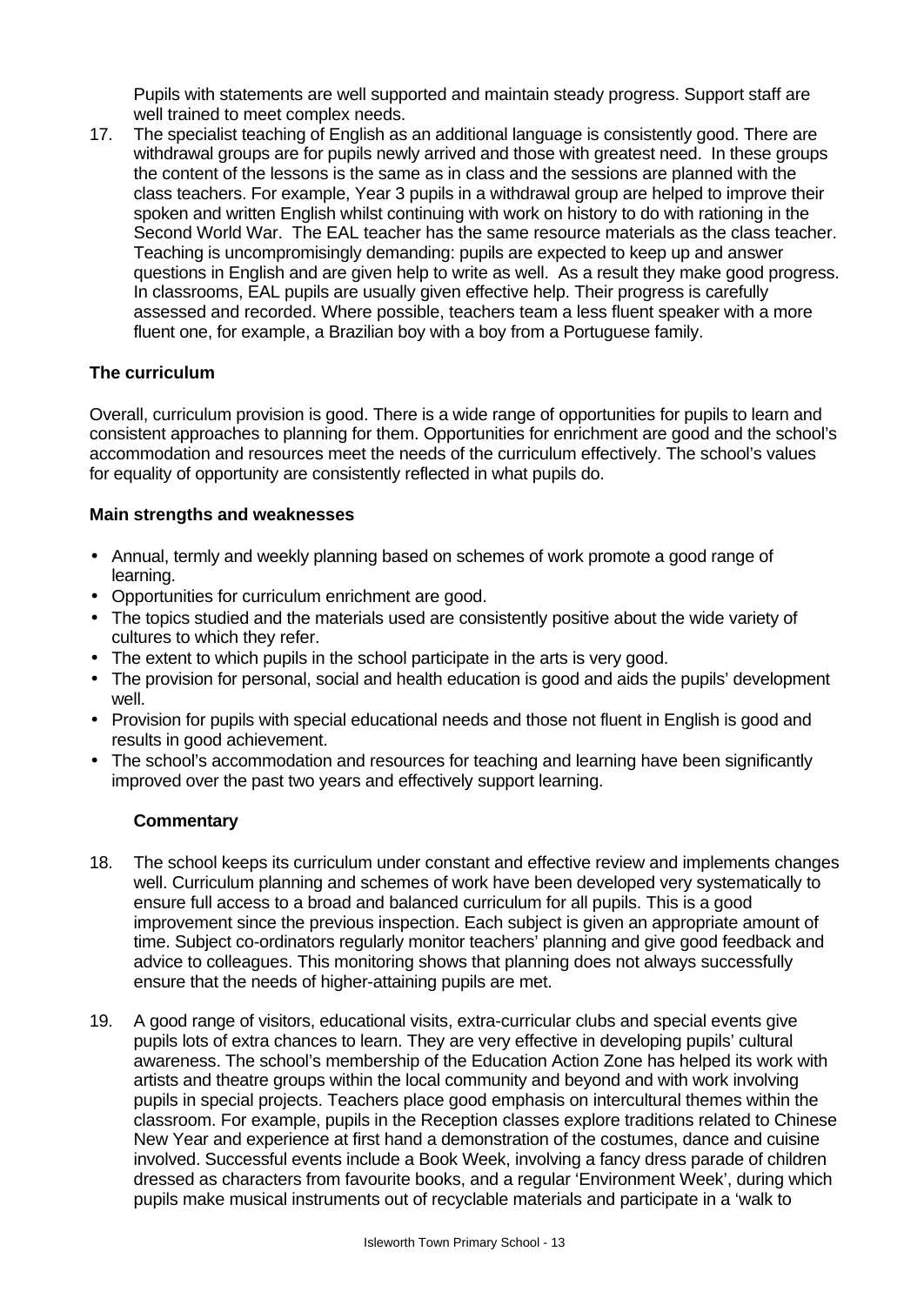school' initiative. Educational visits are regularly planned and enhance the quality of learning. Visitors are regularly invited to talk with pupils and to give demonstrations, such as the local librarian who talked with Year 2 pupils, and a group of students from a nearby secondary school who helped pupils in class. The environmental area is used effectively. There is a good range of extra-curricular clubs, including a chess club, French club and also a cookery club. Sport is also well represented and includes football led by staff from Brentford Football Club. Such initiatives enhance the profile of physical education in the school and opportunities for pupils to participate in team games are also provided.

- 20. The opportunities for pupils to participate in the arts are very good. Artists, poets and musicians are regular visitors to the school and teachers within the school offer their expertise in leading arts-based clubs. For example, the Asian Dance club is popular and the teaching is very effective. Pupils regularly experience opportunities to use what they learn at such clubs and perform to the school and beyond.
- 21. The provision for personal, social and health education is good and aids the pupils' development well. The curriculum for each week's lessons in this aspect of learning are well defined and pupils are regularly involved in considering relevant themes beyond the classroom. For example, pupil representatives from the school have recently been involved in a School Council area conference for all schools in the Education Action Zone.
- 22. Provision for special educational needs is good. It is enhanced by the skilled use of programmes in language and speech therapy. Good pastoral support is provided for pupils with behavioural difficulties. In Key Stage 2, after-school activities are open to all and pupils with special needs join in music, drama and sport. The spacious accommodation provides good spaces for small groups of pupils to concentrate on acquiring basic skills. Resources are good and computer programs are satisfactorily used to stimulate and enhance learning.
- 23. Provision for English as an additional language is good. Pupils are involved in lessons and when withdrawn for additional help they study the same content as their classmates. The resources and materials used are carefully chosen and relevant. As a result, pupils feel valued and join in the full range of activities. Work in art, music, religious education and on places studied in geography all show how well the curriculum content is planned. It is not just a multicultural approach: there are also dual language books and in many books people with ethnic minority backgrounds are shown in positive roles in Britain.
- 24. The school's accommodation and resources have been systematically improved. Significant changes include the ICT suite, resources room, group teaching room, special needs room, community room that is used for EAL, new interactive whiteboards and the enhancement of playground equipment. Good management decisions have been taken to ensure that the accommodation is well suited to the demands of the curriculum and the needs of the children. The school has a good number of teachers and support staff, which enables it to organise classes and support pupils well.

#### **Care, guidance and support**

Good care is taken of the pupils and good support, advice and guidance are given to help them develop into good citizens. The school is keen to seek the pupils' opinions and to act on them.

- Pastoral care is good and pupils receive good support from staff.
- Pupils' personal development is good because pupils are given good role models to follow and good opportunities to broaden their experiences of life.
- Pupils know their views matter and their contributions are valued.
- Assessment procedures are not used consistently throughout the school. This limits the guidance some teachers give to pupils on how to improve their work.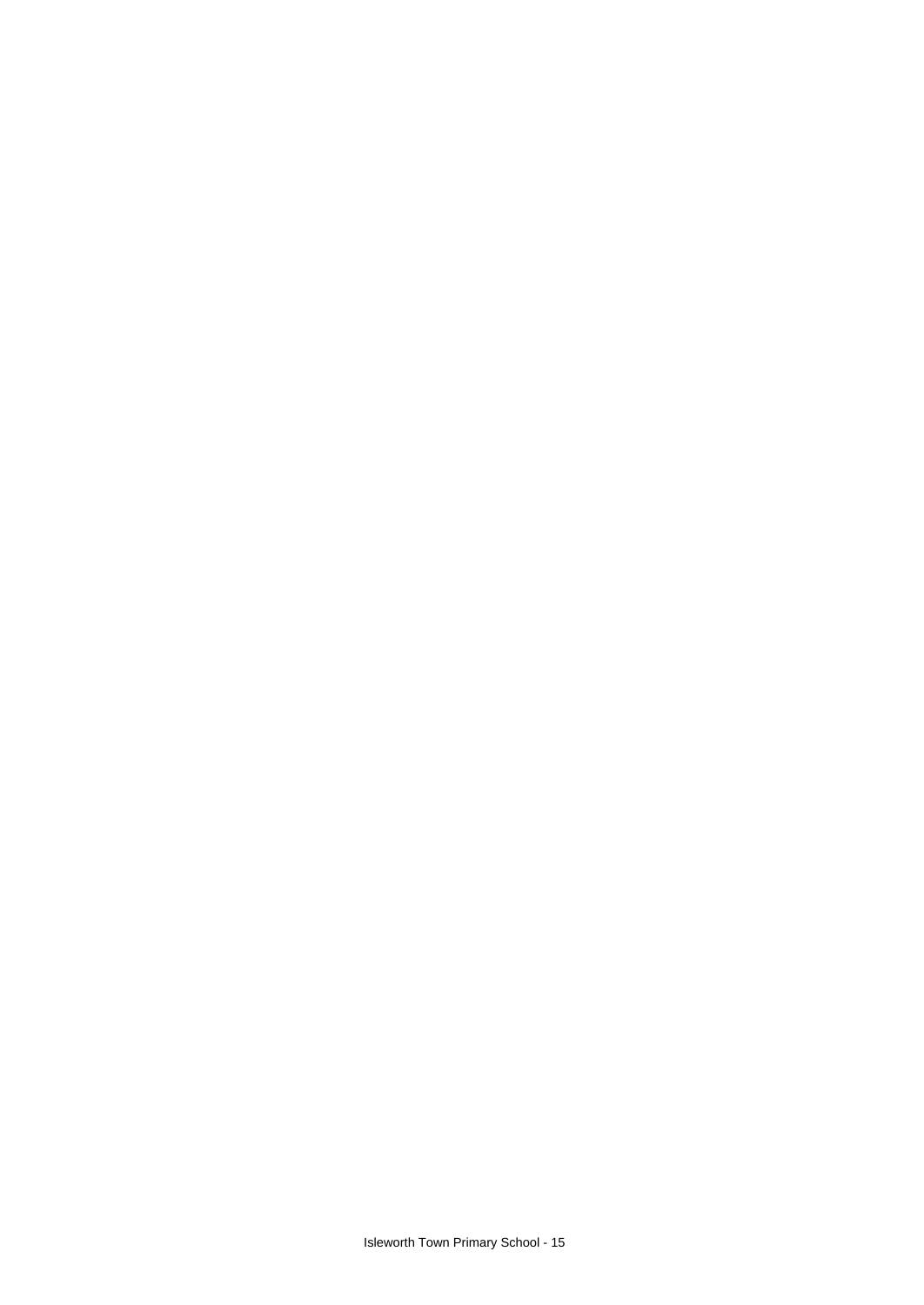- 25. The school breaks down many barriers to learning by establishing trusting and caring relationships between pupils and adults. Pupils have good opportunities to seek support from at least one adult in school whom they trust and who knows them well. Signals - for example, lateness, irregular attendance patterns or the frequency of visits to the medical room - are pulled together by vigilant staff and form part of the school's very good child protection procedures and very good anti-bullying strategies. Teachers act quickly on their concerns in establishing the facts, dealing with the problem and caring for those affected. Expectations of behaviour are high and rigorous procedures followed.
- 26. Pupils' achievement and effort are recognised and celebrated, helping develop the confidence they need to improve. The school's assessment procedures are good, but are not used consistently enough by all teachers to focus on improving pupils' progress. Pupils with special needs are given a high standard of care. Relationships are very good and provide a secure background for learning, especially where pupils have experienced instability. All adults know the pupils in their care well and know how best they learn. Pupils' who have special educational needs have their achievements monitored carefully in the classroom and detailed assessments of their progress in basic skills are easily and centrally accessible. As a result, they achieve well. Relationships with adults and other pupils are good. Those who are refugees and asylum seekers and have suffered traumatic times before coming to Britain are given particular help and support. The inclusive nature of the school is demonstrated by this good care and support. Pupils' progress is carefully and regularly monitored.
- 27. Six fully trained members of staff provide a very good level of first aid cover throughout the day. Pupils with medical needs are dealt with promptly and cared for with sensitivity, allowing them to quickly rejoin their class and focus on their learning. Good records are kept on all accidents and injuries and these are properly shared with parents and class teachers. The record forms a useful part of the good risk assessment procedures followed in school.
- 28. All incidents of racism or intolerance between individuals and groups of pupils are seen as very serious and everyone in school understands their duty to report and to combat them. Governors, staff, visitors and the pupils themselves provide positive role models. Pupils are quick to list the visitors in school who have impressed them, highlighting the talks given by a librarian and by a senior teacher from the nearby secondary school. Pupils praise the work of their school councillors.
- 29. Pupils are learning to look after themselves by making decisions about the level of care they expect from the school. Their views on school improvement are actively sought and regularly forwarded through class representatives to the School Council. Making a difference to the school is a great confidence booster. Pupils delight in seeing the ideas they have discussed at Council meetings turn into reality.

#### **Partnership with parents, other schools and the community**

The good attention given to this aspect of the school's work is reflected in the good links established with parents and other schools, and the very good links with the local community.

- Staff liaise effectively with parents and make every effort to resolve their concerns.
- The school is already doing well on the aspects a few parents would like to see improved. There is a very good range of procedures to deal with bullying and other unacceptable behaviour in school.
- Pupils benefit greatly from the worthwhile links made between the school and the local community.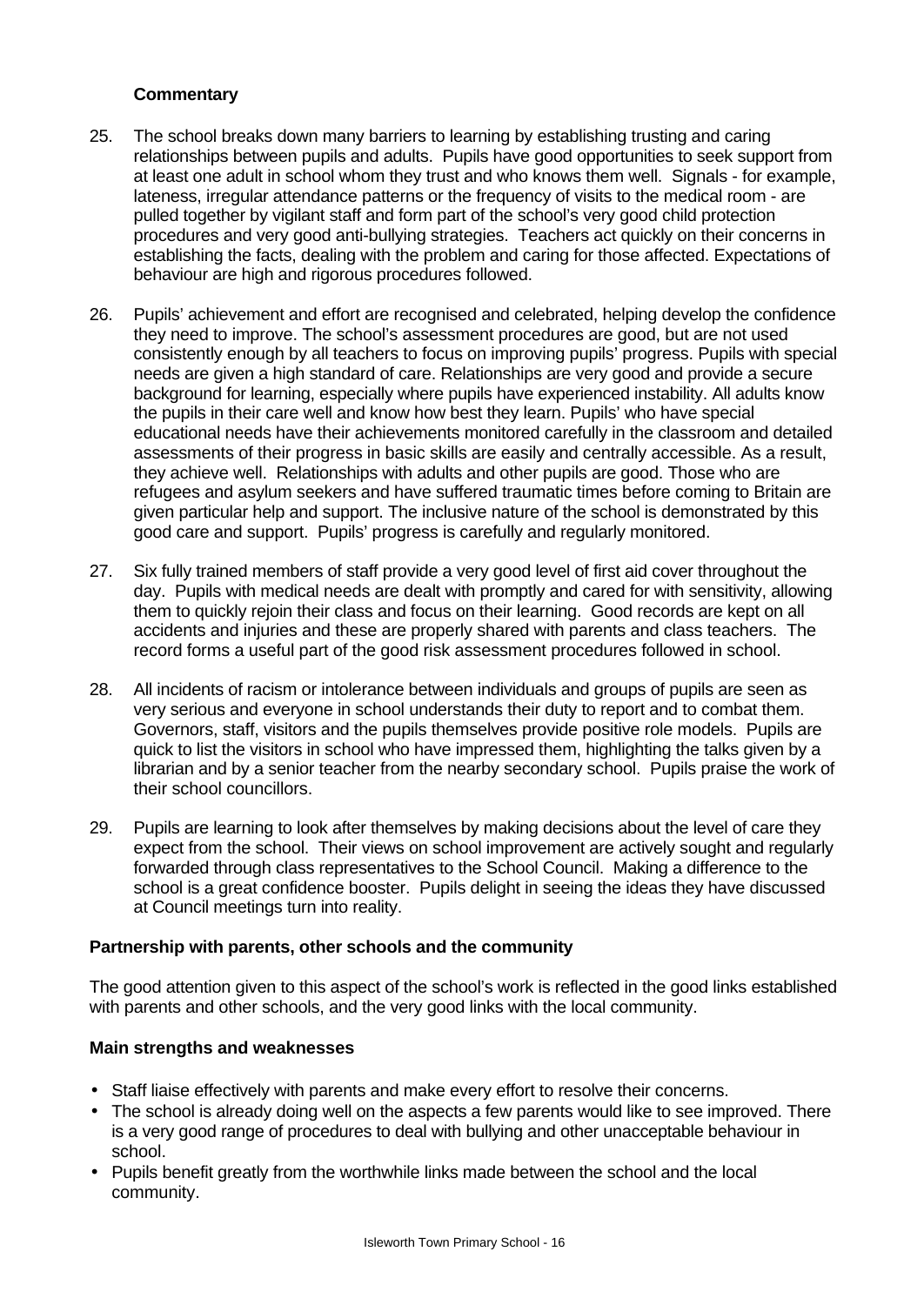- 30. Parents are pleased that their children begin to form good relationships with their teachers before they start school through the carefully planned home visits made by the Nursery staff. Parents expect, and receive, prompt attention to the concerns they raise with teachers and have good opportunities to speak with staff in the playground at the end of the school day.
- 31. The headteacher and deputy headteacher's interviews with parents very effectively reinforce the expectations they have for pupils' academic and personal progress and their behaviour. Parents whose children have special educational needs are kept fully informed about their progress and are consulted about their Individual Education Plans. There are recent improvements in attendance and in pupils' personal and social development.
- 32. Reporting to parents is good. Annual reports show how pupils have progressed year on year. The accompanying text is evaluative and written in a way that makes it clear to parents what their children need to do to improve. The weekly newsletters are crammed full of information on what the pupils are learning alongside their views on what interests them most. As a result, parents show a keen interest in the day-to-day life of the school. Vacancies for parent governors are easily filled and the parents' association is a successful fund-raising organisation.
- 33. A few parents expressed concerns about the way the school deals with incidents of bullying. Their criticisms are unjustified. Detailed records are kept and staff implement a series of very good procedures on the first suspicion of bullying or racist behaviour and work hard to put a stop to it. This is the result of clear and firm leadership and the implementation of the school's aims.
- 34. The school has very good, close and co-operative links with a whole range of communitybased groups and this has had a positive effect on the pupils' motivation to learn. Pupils are involved in a broad range of visits during the year covering sport and creative, environmental, community and artistic activities, and in doing so develop a host of talents and abilities of which they are justifiably proud. Membership of the Education Action Zone helps promote links with other schools.

#### **LEADERSHIP AND MANAGEMENT**

Overall, leadership and management of the school are good. The leadership, including that of the headteacher, is good, and management is good. The governance of the school is satisfactory.

- The headteacher and deputy headteacher have a clear vision, high aspirations and a strong commitment to an ethos that includes all within the school community.
- School self-evaluation is comprehensive and highly accurate.
- There is a drive for improvement and a strong sense of direction.
- There are effective links between school improvement planning, performance management and the continuing professional development of all staff.
- Co-ordinators know what needs to be done in their subjects and are leading with enthusiasm and growing expertise.
- The leadership and management of the provision for SEN and EAL are good.
- Financial control is good.
- The school is effectively managed and runs smoothly.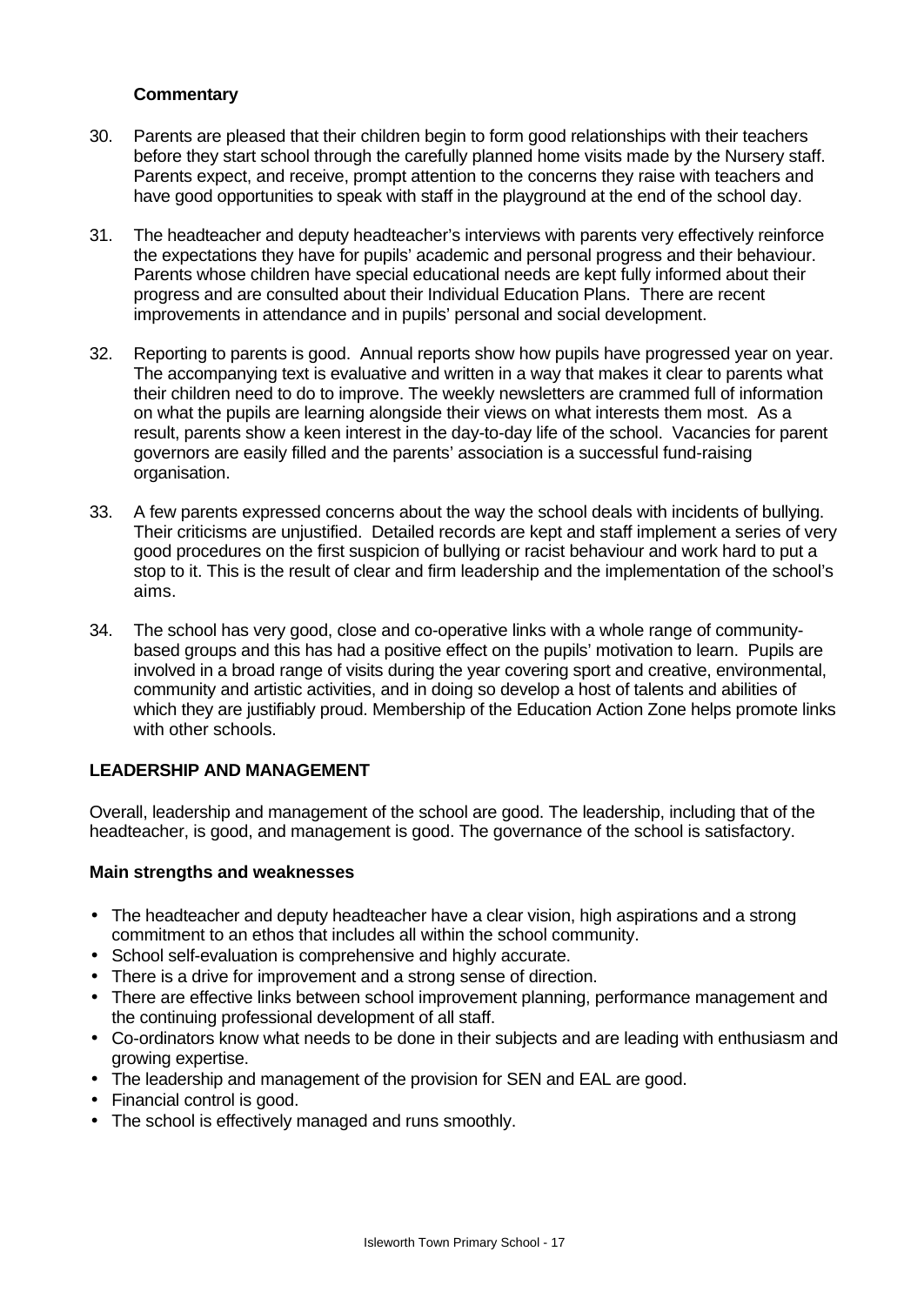- 35. The headteacher provides good leadership. The strongest feature of the headteacher's leadership is his effectiveness in creating a committed staff team who all feel their contribution is valued. He works effectively with the deputy headteacher. They analyse the needs of the school very carefully and are engaged in the process of making significant changes and improvements. Their shared vision, sense of purpose and high aspirations provide the driving force for school improvement. As a result, staff share a common purpose and are supported in making an effective contribution to the school's goals and values.
- 36. The deputy headteacher has a key role in leading colleagues to make improvements to curriculum provision across the school and in ensuring the effectiveness of the work of the senior management team and subject co-ordinators.
- 37. The governing body ensures that the school meets its statutory responsibilities and has clear aims and policies. It sets the overall direction for the school. In partnership with the senior management team, governors work hard and effectively to involve pupils, parents, all staff and the local community in creating and sustaining a very positive ethos of inclusion within the school. Some governors are relatively new to their role and a reorganisation of the working structures is being undertaken. Governors are involved in the life of the school and regularly review performance data to monitor the school's work.
- 38. The school self-evaluation, completed before the inspection, closely matches the judgements in almost all areas of the inspection. This is testament to the skills of the headteacher and deputy headteacher in analysing performance data about the school and ensuring that internal systems for evidence gathering and evaluation are rigorous. The school analyses national assessment data to improve its performance and to compare it with that of other schools locally and nationally. The progress of individual pupils is monitored carefully and the achievement of different groups of pupils, including those from ethnic minority backgrounds, is rigorously assessed. The school effectively monitors teaching and uses help from the LEA. This identifies the key aspects for development and closely informs the school improvement planning process. Planning is regularly monitored and staff analyse and evaluate pupils' work effectively to plan for improvement. The school is very well aware of its strengths and weaknesses. The senior management team is becoming increasingly involved in the selfevaluation process. Improvement issues are regularly discussed at team and whole staff meetings.
- 39. The school improvement plan is directly based on this regular analysis of the school's performance and the progress of groups of pupils. It focuses on improving pupils' standards of attainment, particularly in the core subjects of English and mathematics, which are the key priorities for the school. Improvement planning is detailed and sets out specific actions for improvement, roles, responsibilities and the arrangements for monitoring and evaluating at each stage of development. Teachers have individual targets, and these are directly linked to the improvements planned and progress is monitored. Staff training and development are carefully planned and linked to teachers' individual needs in meeting the school's improvement aims. Training is effectively supporting the changes being made and the quality of teaching. External expertise is sought and used well.
- 40. The role of the subject co-ordinators is developing well and all have regular time to undertake monitoring and evaluation of performance. Those inexperienced in monitoring are given effective support from the headteacher and deputy headteacher. Newly qualified teachers and co-ordinators new to their roles receive effective help. The monitoring is effective in implementing the many changes being made and in focusing on the quality of teaching.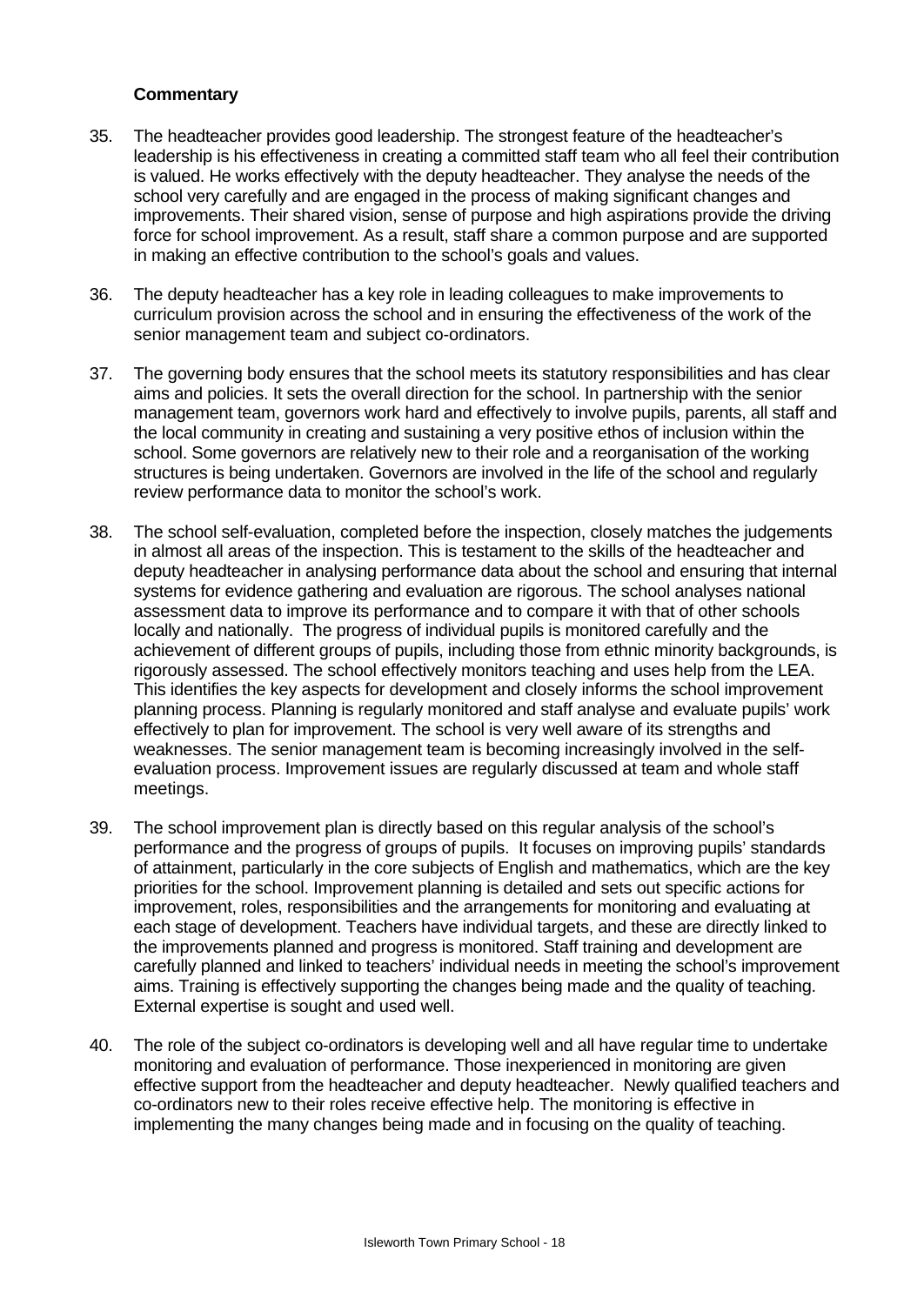- 41. The leadership and management of special needs are good. The knowledge, commitment and organisational skills of the special educational needs co-ordinator, strongly supported by the deputy headteacher, are the foundation for good provision in special needs. Support staff are well deployed and make a good contribution to pupils' learning and personal development. The school has maintained good provision for pupils with special educational needs since the previous inspection.
- 42. The two specialist teachers of EAL provide good leadership and management. They help class teachers, plan with them, give practical ideas for work in the classroom and on how classroom assistants can help, advise on resources and review progress very carefully and regularly. EAL is represented on the senior management team by the deputy headteacher, and the specialist teachers comment that they are valued and receive very good support and that the school spends additional funds on EAL. This expenditure is over and above the grant received and is in response to requests from the class teachers for additional help, but the requests have to be justified to ensure they are based on pupils' needs.
- 43. Financial management and administration are good. Governors now plan well ahead, which is an improvement since the previous inspection. The priorities in the school improvement plan guide the setting of the budget, which is carefully monitored throughout the year. Long-term priorities are now planned to 2006 and costs have been fully established. The school is successful in securing grants and these have been used well in the improvements made. The leadership of the school ensures membership of the Education Action Zone is used well by the school and pupils benefit as a result. The school uses an independent bursary service and has very efficient systems for financial control. Senior staff and governors are kept well informed from month to month. As a result, there are appropriate staffing and resources. The senior management and governing body ensure they get best value when drawing up plans for key improvement projects such as the development of the ICT suite. The school's management and administrative systems ensure it runs smoothly and there are good up-todate and relevant data on which to base decisions.
- 44. Expenditure per pupil is higher than the national average, but in line with the average for primary schools in London boroughs.

#### **Financial information**

#### *Financial information for the year April 2002 to March 2003*

| Income and expenditure $(E)$ |           | Balances (£)                        |        |  |
|------------------------------|-----------|-------------------------------------|--------|--|
| Total income                 | 1,127,312 | Balance from previous year          | 71,140 |  |
| Total expenditure            | 1,160,213 | Balance carried forward to the next | 38,239 |  |
| Expenditure per pupil        | 2,553     |                                     |        |  |

| Balances (£)                        |        |
|-------------------------------------|--------|
| Balance from previous year          | 71,140 |
| Balance carried forward to the next | 38,239 |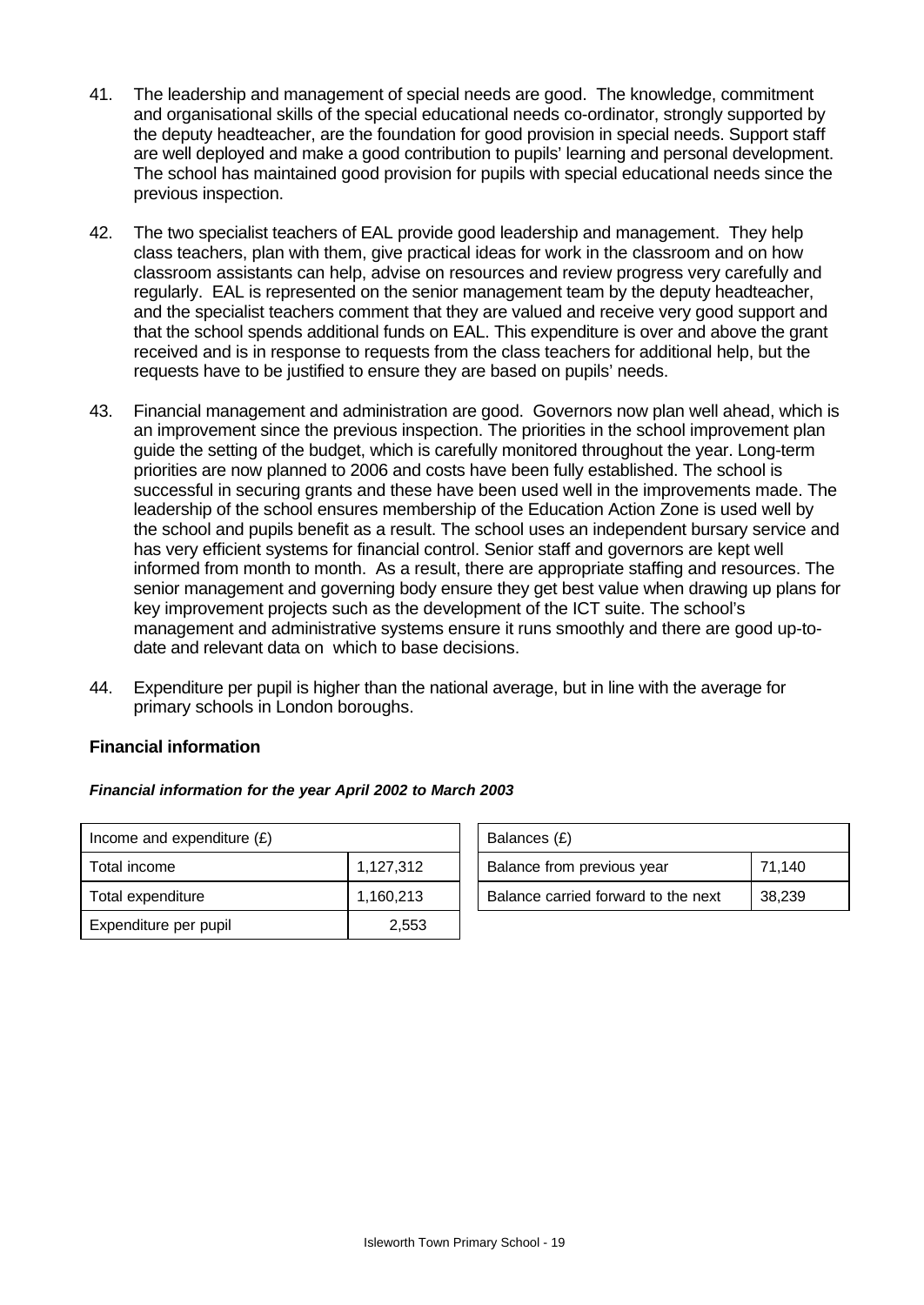# **PART C: THE QUALITY OF EDUCATION IN AREAS OF LEARNING AND SUBJECTS**

# **AREAS OF LEARNING IN THE FOUNDATION STAGE**

The overall provision for the children in the Foundation Stage is **good.**

45. The children in the Nursery and Reception classes receive a good start to their education and teaching is mostly good in all areas. The Foundation Stage is well managed. Nursery nurses work very well with the teachers and make a strong contribution to children's development. Good quality planning and assessment of children's development systems are effective. There is good liaison between the Nursery and the Reception classes. The majority of the children in the Nursery go on to the school's Reception class. In previous years, standards on entry were assessed as being about average. In the current year there is a broad spectrum of ability and overall the children are slightly below average. Emotional problems affect the progress of a number of children. Many have speech and language difficulties on entry to the Nursery, but most have progressed well by the time they enter Reception. By the time they move into Year 1 a good percentage of the pupils will have achieved the Early Learning Goals in all six areas of the Foundation Stage curriculum or be close to doing so. Some more able pupils are working within the early stages of the National Curriculum. This is similar to the previous inspection.

# **Personal, social and emotional development**

Provision in personal, social and emotional development is **good.**

### **Main strengths and weaknesses**

- Children are developing their levels of personal independence well.
- They are developing a good ability to work independently and collaboratively.
- They concentrate for longer periods as they settle and become confident.

# **Commentary**

46. The children quickly develop their confidence and establish good relationships with one another, the class teachers and the Nursery nurses. They generally behave well and are encouraged to be considerate of others. They are developing good personal independence and most can change for physical education unaided. The teachers are enthusiastic; they capture and sustain children's interest and attention. Good planning of a range of exciting and interesting activities ensures that concentration is fostered and maintained well. All the children receive plenty of praise and encouragement that is effective in building up their selfesteem and confidence. They experience a wide range of activities associated with other religions and cultures, such as Diwali and the Chinese New Year, as well as traditional British events and festivals.

#### **Communication, language and literacy**

Provision in communication, language and literacy is **satisfactory.**

- The children's emergent writing is promoted well.
- Their speaking and listening skills are fostered effectively.
- Early reading skills are encouraged well.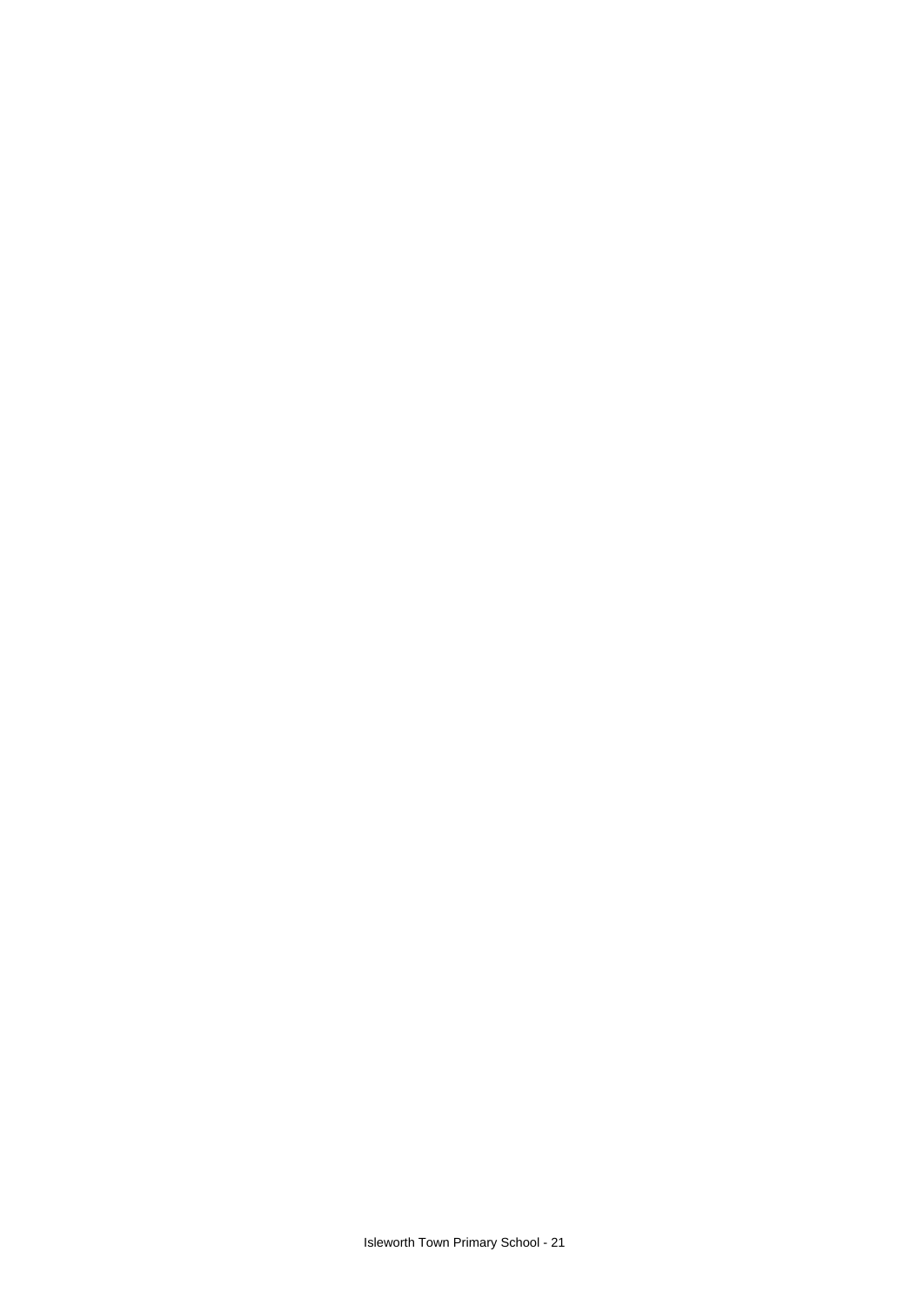47. Good opportunities are provided for children to extend their speaking skills through all areas of learning. When they enter the Nursery, a number of children have limited speaking skills. Sensitive adult help encourages them to talk about what they are doing. The children, when listening to stories, join in enthusiastically with the repetitive phrases. In Reception writing is encouraged effectively through many activities and the children are proud of their ability. They are eager to show that they can write their names and some simple words. For most, reading ability is in its early stages but it is encouraged well, for example, through guided group reading and by children taking home words to learn. All the children have a reading book and a few are beginning to read. All the classrooms have a good range of picture books, which are accessible to the children. Good use is made of computers in the classroom, and in the computer suite, to support children's early reading and writing skills.

#### **Mathematical development**

Provision in mathematical development is **satisfactory.**

# **Main strengths and weaknesses**

- Children count with confidence.
- Their emerging skills are used across a good range of activities.
- Their mathematical vocabulary is developing well.

#### **Commentary**

48. The children are making good progress in their early understanding of number, shape and measure. Children in the Nursery played a counting game with 'Five Little Snowmen' and some were able to do simple calculations when working out how many were left. Games and puzzles, specifically designed to support early understanding of number, are used. The staff use resources effectively to support number work and children are enthusiastic about their lessons. Their use of mathematical vocabulary is developing well, fostered by adult support in varied activities.

#### **KNOWLEDGE AND UNDERSTANDING OF THE WORLD**

Provision in knowledge and understanding of the world is **good.**

#### **Main strengths and weaknesses**

• Children have good opportunities to explore and learn about their world in the classroom, outdoors and further afield.

#### **Commentary**

49. Children make good progress in this area of learning because they have plenty of opportunities to experience a wide range of activities. There is a wide range of visitors to the school, as well as visits to the local area and a town farm. Children are curious and interested in the activities presented to them, and make gains in their learning. They quickly learn to use computers and are developing good control of the mouse. The children learn more about their world by observing, handling and discussing a variety of objects. For example, they examined and tasted a range of different breads from around the world before making their own. Such activities are used well to extend the children's vocabulary as they describe what they see and experience.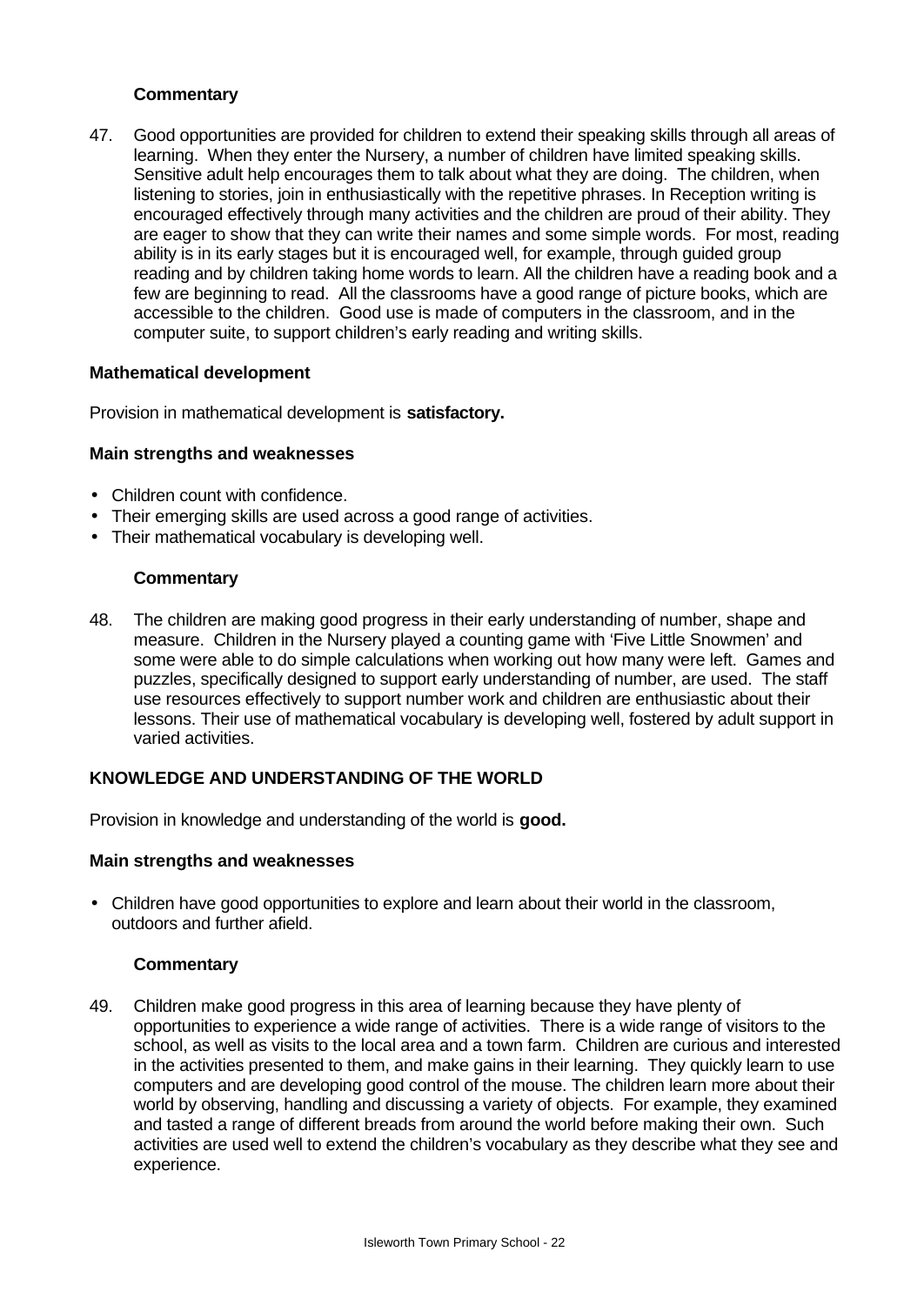# **PHYSICAL DEVELOPMENT**

Provision in physical development is **good.**

#### **Main strengths and weaknesses**

- Children have good opportunities to develop their physical skills on a range of large exercise equipment.
- They are developing their expertise in the use of pencils, scissors and other small tools.

#### **Commentary**

50. Children in the Nursery and in Reception have almost continuous access to secure outdoor areas adjacent to their classrooms. They are used as often as possible and have quite a lot of equipment. There are regular sessions in the school hall for gymnastics and dance. Physical education sessions are used to develop children's large muscle skills and coordination and good use is made of the sessions in the school hall. Children were seen using different parts of their bodies to balance and move. Fine motor movements are developed through the use of pencils, brushes, scissors, and small construction apparatus. Children have good opportunities to manipulate a range of small equipment and extend their skills.

#### **CREATIVE DEVELOPMENT**

Provision in creative development is **good.**

#### **Main strengths and weaknesses**

- Children have plenty of opportunities for imaginative play in inventive situations.
- They have access to a range of resources for creative work encouraging free choice and independence.

#### **Commentary**

51. Children have lots of chances to develop their creativity. Planning of this area is well thought out, giving children a good range of artistic experiences. They use a wide variety of pencils, paints and collage to create images. Many examples of children's work were on display. These show that the children have used many different techniques and media. They handle clay and play-dough and use a variety of tools to create different effects, such as making snowmen from white play-dough. They learn to sing a number of songs and rhymes, and are given opportunities to listen to music as well as playing percussion instruments. They have many good opportunities to use their imagination, and role-play areas and home corners incorporate inventive ideas such as a 'Concert Hall' and a 'Winter Wonderland'.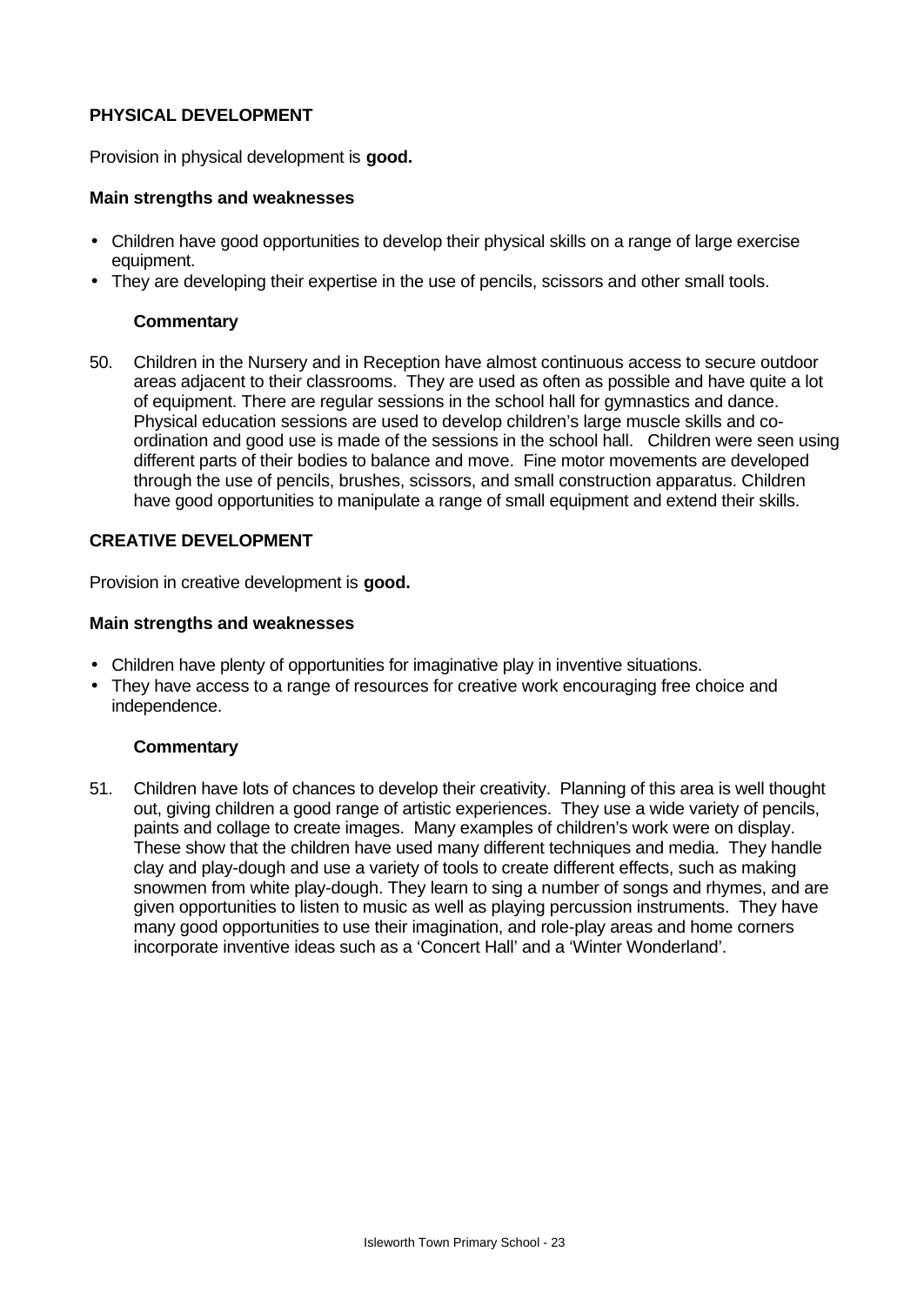# **SUBJECTS IN KEY STAGES 1 and 2**

#### **ENGLISH**

Provision in English is **satisfactory.**

#### **Main strengths and weaknesses**

- A high priority is given by the school to improving writing.
- Pupils have challenging targets and know what they are and how well they are doing.
- There is good use of ICT to help pupils learn.
- Effective help is given to pupils with special educational needs and pupils not fluent in English.
- There are many and consistently good opportunities for pupils to listen and speak well.
- There is too much emphasis on working hard and getting the tasks completed at the expense of getting pupils to think hard.
- Older pupils need to have a better understanding of how to use libraries.
- Standards achieved by pupils by the end of Year 6 need to improve.

- 52. Standards seen during the inspection in Year 2 are in line with the national average. Pupils are making good progress and are achieving well. In the national tests for 2003, pupils' results were well below the national average for reading and writing. This is a sharp drop compared with the previous year when they were above the national average and for two years before that were in line with it. When the results in 2003 are compared with those of similar schools, they are below them for reading and well below for writing. The results for 2004 are likely to be far higher.
- 53. Standards seen during the inspection in Year 6 are a little below the national average. However, pupils' achievement is satisfactory and almost all are on track to meet the demanding targets set for them. A few have very challenging targets they will do well to meet. In the national tests for 2003, the results were well below the national average and below those of similar schools. Like the results for Key Stage 1, this was a sharp drop, as for the previous two years they had matched the national average. Despite the sudden fall in standards in 2003, the number of pupils who attained the higher levels was very close to the national average. Current standards are lower than at the time of the previous inspection.
- 54. The results for 2004 are likely to be higher, although not quite up to the national average. This is not a cause for concern as pupils' achievement is sound. More able pupils, about a quarter, should achieve higher levels. A third of pupils have special educational needs, which is twice as high as the average for the school. A few are not fluent in English and some are recent arrivals at the school. The progress being made is satisfactory, even though some of these pupils will not attain the national average.
- 55. Pupils in Year 2 are good listeners and most are confident speakers. They are given many opportunities in class and in assemblies to become careful listeners. The school emphasis on music helps. Pupils in Year 1 described with confidence how their moving pictures work and in Year 2 pupils read their poems with pride.
- 56. Pupils read regularly at school and at home. By the end of Year 2 reading standards are about average for most pupils, who are confident and making good progress. More able pupils are confident and fluent readers. A few, who are not fluent in English or have special educational needs, are below the national average. They are given good help, are making progress and like reading. As a result of good teaching, pupils have a good range of reading skills and will split up words and use the sounds of letters and pictures to help them with words they do not know. They can discuss what they read and talk about the story and the characters in it.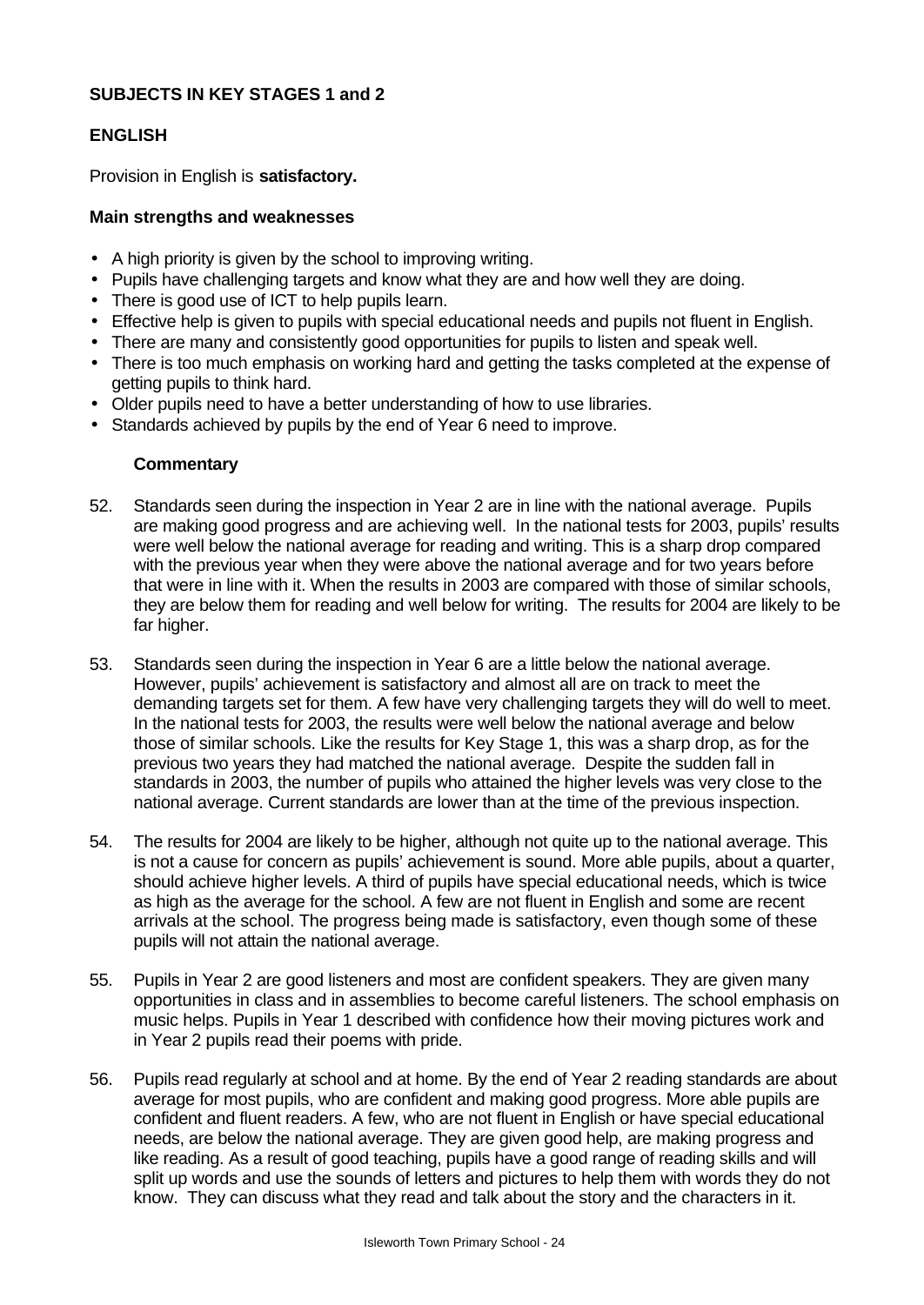- 57. Most pupils in Year 2 usually write at a standard in line with the national average. Most pupils write using full stops and capital letters and spell straightforward words accurately. Their handwriting is legible and their work shows it is improving. Pupils can read back what have written, are clear about what they mean and, particularly in their poetry, they are using words imaginatively. Pupils who need help with writing are given good support, just as they are with their reading.
- 58. Pupils in Year 6 are good listeners and many are confident speakers. In addition to the direct teaching in lessons and discussions at the end about the learning, pupils listen very well in assemblies. As with younger pupils, the school emphasis on music helps. Good examples were seen of sensitive listening and talking during religious education, personal, social and health education lessons and in thoughtful explanations of the results of science experiments. Pupils report that they are nervous about giving presentations to the whole school especially with parents present in assemblies, but that they enjoy the sense of purpose and achievement afterwards. Year 6 pupils show maturity and good skills when they take responsibility for running the school office at lunch-times, taking telephone messages and being the first point of contact for personal callers.
- 59. Some pupils in Year 6 are accomplished readers. They read regularly for enjoyment and can also use books to quickly get the information they want. They have favourite books and authors and give good reasons for their choices, commenting on story lines and characters. The majority of pupils can read accurately with good understanding and most can find information in books. They can often work out words they do not know from the context, make intelligent guesses and sometimes split up words and use the sounds of letters. Sadly, not all pupils read at home regularly and a few lack confidence, even though they are given regular help at school. Most pupils can use books to get the information they want and a majority know about how library systems work. However, this knowledge is not secure for most and is not the result of systematic teaching in school.
- 60. Pupils' writing in Year 6 is not as good as their reading. About a quarter are good writers, who respond very well to the challenging targets set. They are developing their ideas and writing long sentences in legible handwriting. Around half of the pupils are writing with mostly accurate spellings and grammar and have begun to express their ideas for different purposes. They write satisfactorily in other subjects such as history and religious education; and to carefully note the outcomes of experiments in science. The remainder receive good help and are making satisfactory progress, especially with the technical aspects of writing. However, they are not developing arguments and themes or experimenting with words.
- 61. Teaching in both key stages is satisfactory overall, but one outstanding lesson was seen. This lesson enthused Year 2 pupils as poets, gave them excellent stimulation, was superbly organised and made full use of computers and extra adults in the classroom. Very good quality work was demanded; the pace was relentless and so pupils worked very hard and were proud to be poets by the end of the lesson. The other lessons seen were satisfactory. The National Strategy for Literacy is followed closely, lessons are well organised, computers used appropriately and additional adults make good contributions, especially in helping pupils with special needs and those not fluent in English. There is effective direct teaching of the whole class and then with particular groups. Pupils know what they are expected to learn, what they have to do and the targets they have to achieve. Teachers carefully assess pupils' progress and the pupils know how well they are doing and complete their homework. As a result, pupils complete their work and make sound progress.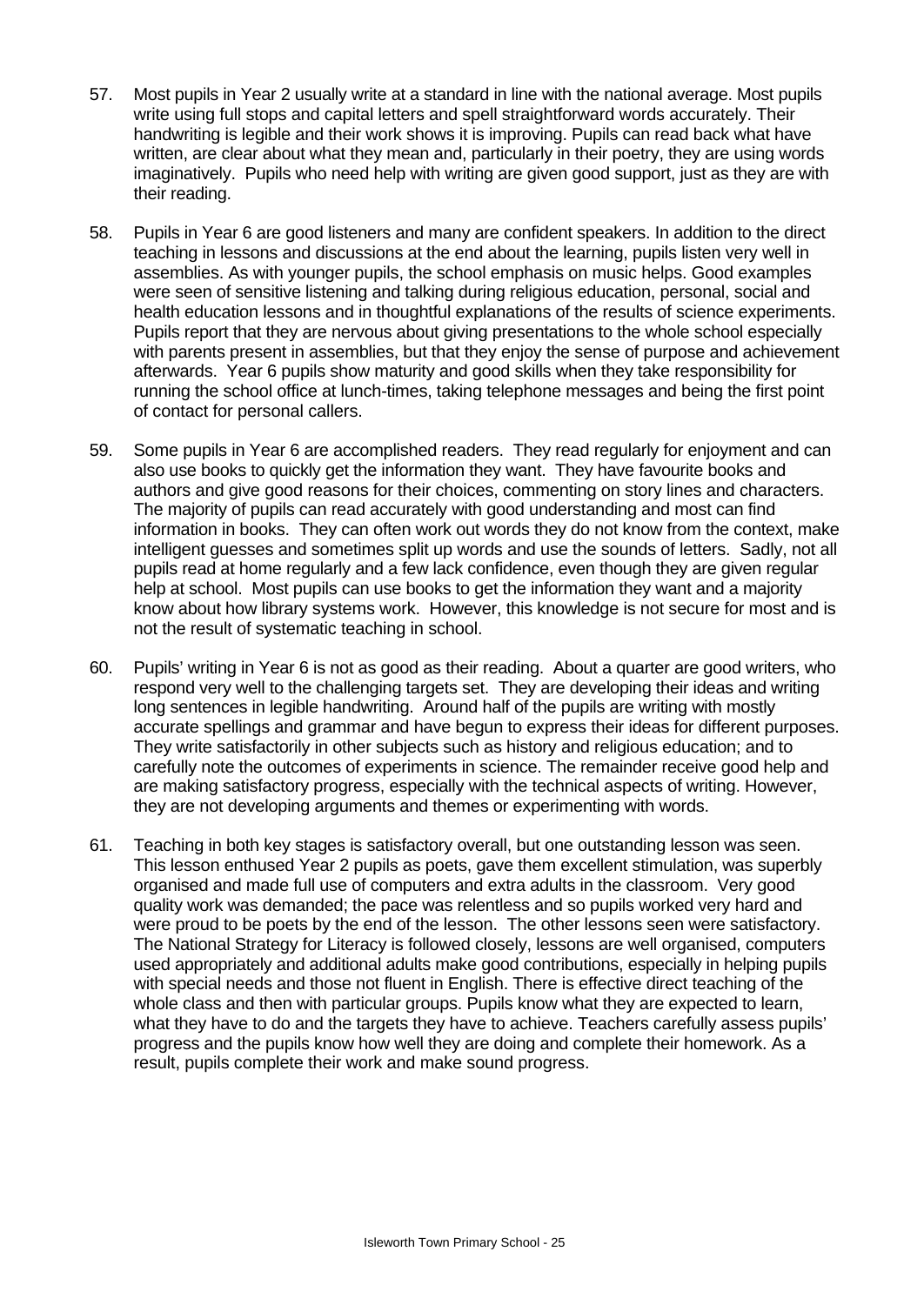62. Leadership and management are satisfactory. The co-ordinator is new to the school and receives good support from the deputy headteacher. All teachers have a common target for improving writing and there are detailed arrangements with time allowed for monitoring progress. Booster classes are planned and will be used to give specific help to particular groups of pupils to help them meet their targets. Teachers have also had recent training and more is planned.

### **Language and literacy across the curriculum**

63. Pupils use their skills of speaking and listening and reading to good effect in other subjects. There is also much application of writing skills in other subjects, notably in history and religious education, but also in science using correct terminology to document experiments and their outcomes.

#### **An English lesson in Year 2 that enthused pupils about poetry.**

An excellent lesson which showed that the Literacy Strategy need not be boring or formulaic. The pace was relentless throughout, the demands made on all pupils and the three adult helpers were very high – and they all enjoyed it. By the end of the lesson pupils were proud to be poets and took risks in using words. Somehow the teacher managed to let the member of the School Council proudly report back on the latest meeting, recap on previous lessons, tell pupils what they were going learn and do and play a favourite word game before whisking them off to the computer suite. Here they sat transfixed at the presentation of a poem that fascinated and repelled them at the same time. The choice of poem was spot on. They hardly seemed to notice when teaching points were made and the presentation stopped and started. They took it all in and all worked with gusto when they got back to the classroom. They helped each other, used the laptops and the PC and were helped very well by three adults. The teacher managed to work with a group, intervene to give praise, make teaching points and keep up the relentless pace of the lesson. Far from being exhausted, the pupils loved it and the poetry too. They produced some very good writing and imaginative use of words in their poems – not surprising really.

# **MATHEMATICS**

Provision in mathematics is **satisfactory.**

#### **Main strengths and weaknesses**

- The quality of teaching is good.
- There are high expectations of work and behaviour.
- There is good quality leadership coupled with a shared commitment to raise standards.
- All pupils have achievable targets and they know what they are.
- There is unsatisfactory behaviour of a few pupils in Year 6, which impairs learning.
- There is Inconsistent use of information and communication technology to support and enhance learning.

- 64. Pupils in Year 2 attain standards that are in line with the national averages. They make good progress and achieve well. In the national tests for 2003, pupils' average points score was below the national average, but in line with that of similar schools. However, the number of pupils attaining Level 2 and above was just above the national average. In the previous two years test results were above or in line with the national results.
- 65. Pupils in Year 6 attain standards that are marginally below national averages, a similar result to that of the 2003 national tests, although they were in line with the results of similar schools. The high incidence of pupils with learning difficulties and the movement of pupils in and out of the school are contributory factors to below average attainment. In the previous four years, test results were above or in line with national averages and, in 2002, well above those of similar schools. There is strong evidence to suggest that the decline in results is only a temporary feature. Pupils' achievement is sound.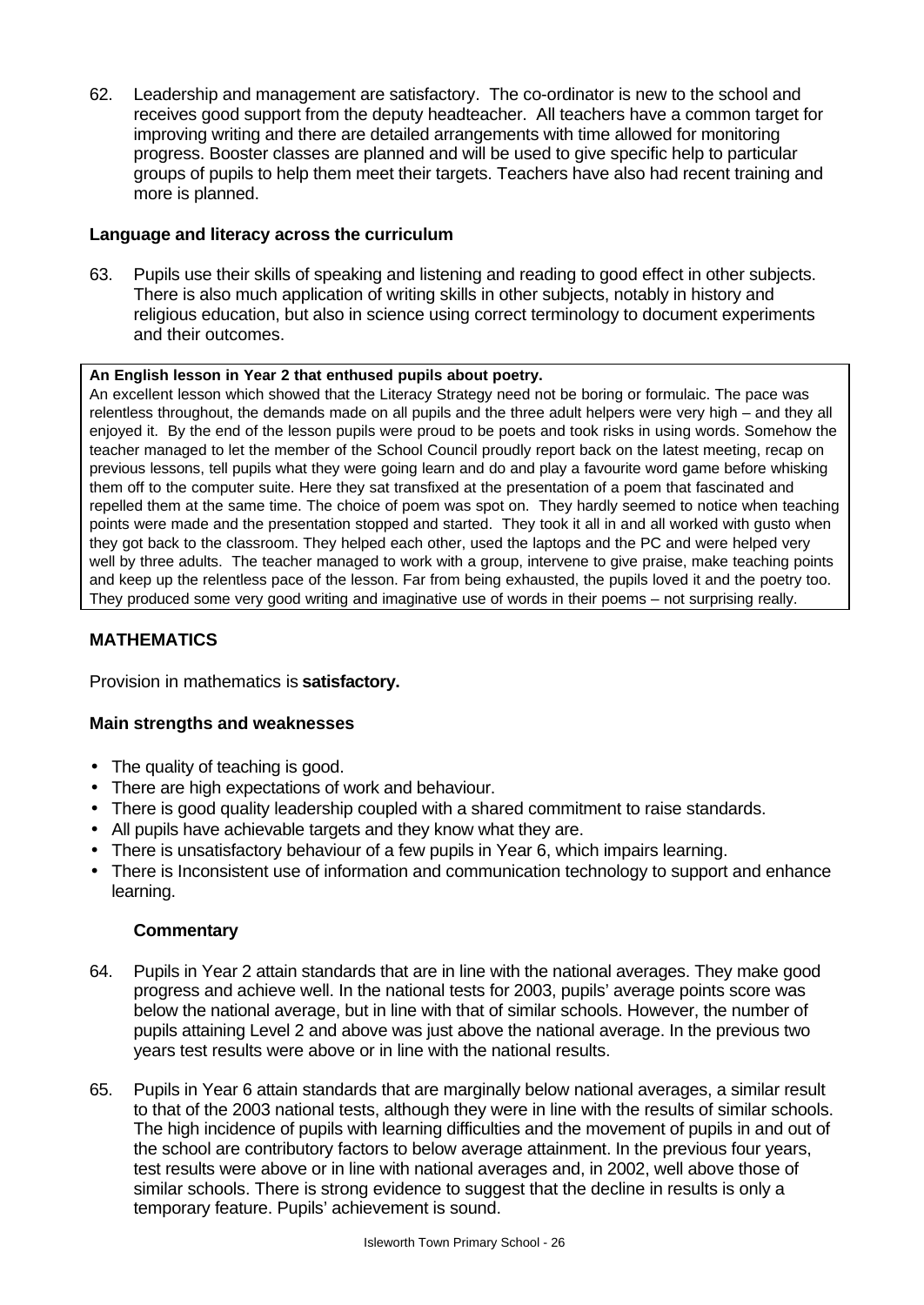- 66. By the end of Year 2, most pupils count, order, add and subtract numbers to at least twenty, but some pupils have difficulty in mentally recalling the number bonds. In one class, pupils use individual remote controls and computers to demonstrate their knowledge of doubling and halving, which stimulates a high degree of interest and excitement. Pupils know the names of common 2D and 3D shapes and accurately count edges, corners and sides. Pupils understand the basic units of the metric system and most select the correct units for measuring the length of familiar classroom objects.
- 67. By the end of Year 6, pupils are satisfactorily prepared for secondary school mathematics. They are reasonably secure in their use of number. They know about prime numbers, factors and multiples. They know how to collect and organise data and, for example, produce a bar chart and a pictogram to illustrate the favourite pets of the class. In the most demanding lesson seen, pupils used a computer program to determine the arrival in local time of the Concorde in New York. Pupils in Year 6 grapple gamely with the translation of shapes, but have difficulty comprehending the movement of negative coordinates.
- 68. Teaching in both key stages is good overall. Teachers new to Year 6 classes are not wholly familiar with the needs of all pupils and the levels at which they are working. This will improve as the year progresses. The best teaching is bright, challenging, ambitious and stimulating. Teachers share the learning intentions with the pupils and check what pupils know at the end of the lesson, thus providing a starting point for the next. Open questions are used well to stimulate thought and pupils are given plenty of time to answer. Support staff provide good support to pupils with learning difficulties and English as an additional language and this helps them to progress.
- 69. In all lessons, relationships are good and are usually good-natured. Occasionally, a few pupils in Year 6 do not behave well and learn less than they should. Most pupils are eager to learn. They know their personal targets and are pleased when they attain them. Pupils are very attentive and respond well to each new challenge. Teachers assess the pupils' overall progress well. A year-on-year tracking system is developing well so that teachers may see exactly what progress pupils are making over time. Relationships are usually very good and are a key to good learning.
- 70. Leadership and management are good. Teaching and learning are monitored and good practice is shared. Unit plans have been introduced in Years 4–6 and this has provided a sharper focus for learning and progress. Teachers have been on training courses to refresh skills and to develop a wider understanding of the mathematics curriculum. The National Strategy for Numeracy is consistently implemented. Since the last inspection, standards have risen and the results of 2003 are regarded as a temporary setback only. Computer programs are in more frequent use to support learning, although greater consistency would have beneficial effects on learning.

#### **Numeracy across the curriculum**

71. Pupils use numeracy skills in other subjects satisfactorily, although an overall plan is needed to ensure that pupils derive maximum benefit. In history, a timeline is used to plot historical events, and in geography, pupils use their knowledge of coordinates to read maps. Pupils are able to access and read a database on the computer, and in science, pupils measure the angle of reflection of a beam of light. In art, pupils draw reflecting and repeating Rangoli patterns and make computer patterns in the style of Piet Mondrian.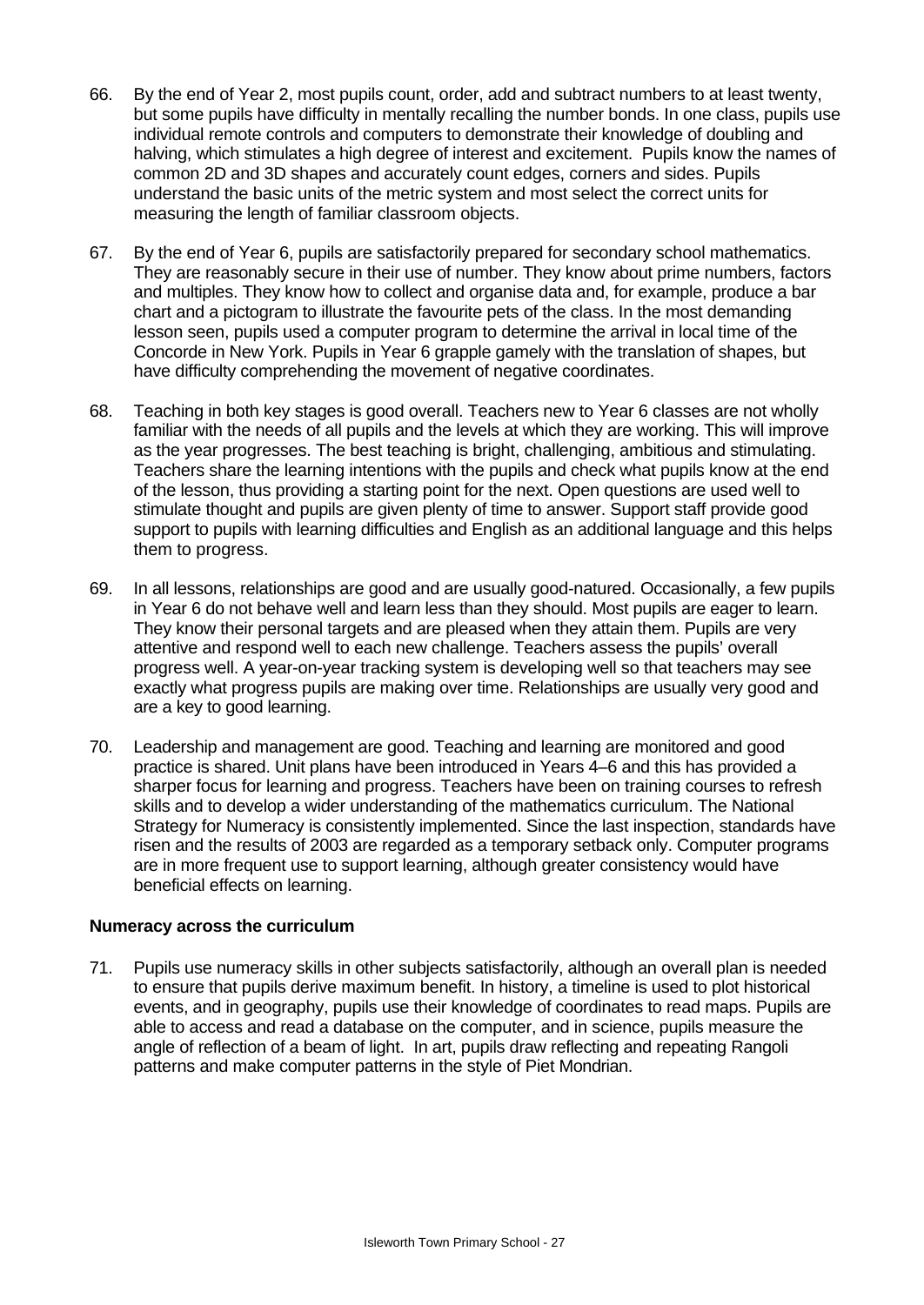### **SCIENCE**

Provision in science is **satisfactory.**

#### **Main strengths and weaknesses**

- The strong attention given to scientific enquiry investigation and practical experiments really enthuses pupils, and gives good support to their understanding.
- The support given to SEN and EAL pupils is effective.
- The revised curricular planning for the subject has had a positive impact on teaching.
- The standards reached by Year 6 are below the national average.
- In some lessons, teachers' expectations of pupils could be higher, particularly for the more able pupils.

- 72. The standards seen in science were in line with the national average in Year 2 and below it in Year 6. Achievement is good in Years 1 to 5 and satisfactory in Year 6, where teaching is less effective. These judgements reflect the recent drop in standards in Year 6. Standards in pupils' practical work have risen and are now slightly above the standards in their knowledge and understanding of science. The opportunities that pupils have to undertake regular practical enquiry work has had a positive effect on their attitudes to science. The emerging links between science and other subjects such as information and communication technology and literacy are beginning to enable pupils to find out more about the science themes under investigation.
- 73. Teachers throughout the school encourage the pupils to investigate and think about science in an enquiring way. This now underpins children's learning about the key scientific themes being learnt this year and pupils very much enjoy science. Pupils are taught all elements of the subject and most pupils are making good progress in their understanding of life processes and physical processes such as electricity. Pupils in Year 2 are able to identify how to ensure electrical circuits work and understand what plants and animals need in order to survive. They have also written very clearly about the effects of exercise on the human body. Pupils are also encouraged to consider why things happen and this makes the more able think hard. An analysis of pupils' work in Year 6 shows that the skills of selecting and presenting information are being developed, the notion of a fair test has been explored and pupils are taught a broad science curriculum. However, expectations are not always high enough. Opportunities for extending and deepening the pupils' learning, for instance, by taking responsibility for undertaking personal research, are not always taken.
- 74. In the lessons seen in both key stages teaching was good overall and ranged from satisfactory to very good. Where teaching is very good, pupils are constantly challenged through very effective open-ended questioning and detailed explanations. The climate for learning is very positive and children are continually expected to evaluate their work against the agreed success criteria for the lesson. Classroom management is very well organised and attitudes to study very disciplined, with total silence often expected when reflection is required. Where lessons are less successful, teachers' assessment of the level of individual pupils' understanding is insufficiently focused and leads to a lack of challenge for the higherattaining pupils. A consistent and effective format for planning scientific enquiry is used for all classes and this results in increased teacher confidence and subject knowledge. Pupils with special educational needs and those not fluent in English are supported well.
- 75. The co-ordinator provides good leadership and manages the subject well. The significant strengths are the revised curricular planning for the subject and the emphasis placed on scientific enquiry through training and support for teachers. Planning is carefully monitored and good feedback and advice offered to staff. The subject scheme of work has been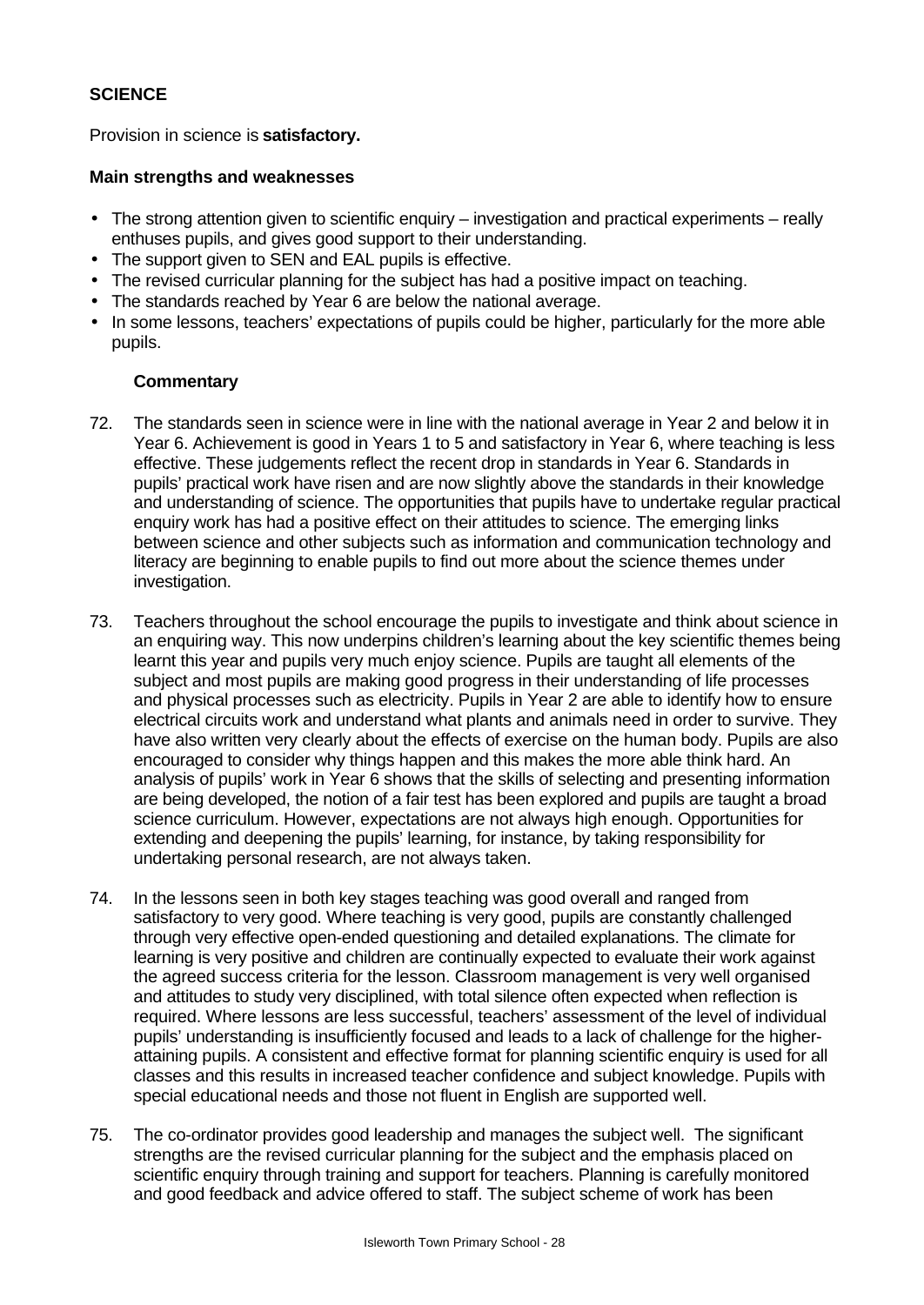improved and now ensures a broad and balanced curriculum and promotes progress in learning well. Opportunities for links between science and other subjects, particularly information and communication technology, are carefully audited and are developing well. The co-ordinator has introduced a system for ensuring regular assessments of attainment, although monitoring of pupils' progress is not embedded into current practice.

# **INFORMATION AND COMMUNICATION TECHNOLOGY**

Provision in information and communication technology (ICT) is **good.**

#### **Main strengths and weaknesses**

- Standards in ICT have risen and are now average in both Year 2 and Year 6.
- Good subject leadership has led to a marked improvement in resources and staff expertise.
- Direct teaching of ICT skills is good.
- Good use is made of other ICT applications, such as the digital camera to support learning.
- The integration of ICT into teaching and learning within the classroom needs further development.

#### **Commentary**

- 76. By Year 6 pupils' ICT skills are average. This is very good improvement since the last inspection when standards in Year 6 were well below average. In the direct teaching sessions seen in both key stages, good teaching enables pupils to achieve well. An analysis of pupils' work in Year 2 shows that pupils are able to use ICT to generate and organise their own ideas. Work with graphics programs shows that pupils are able to select colours, and use different types of 'paintbrush' independently and with control. They work on their typing skills when word-processing and learn how to adapt and improve their work. The work of pupils in Year 4 shows progress in learning skills. When word processing, pupils in Year 4 use skills such as spell checking and functions for highlighting, copying, cutting and pasting text effectively. Pupils in Year 5 learn how to frame questions carefully when interrogating information databases. By Year 6, pupils learn to create multi-media presentations about their own lives, their hobbies and interests. They also use desktop publishing tools successfully in creating and arranging newspaper 'front page' headlines, text and related images.
- 77. In the lessons seen teachers' own specialist subject knowledge is used well to give clear succinct explanations and demonstrations using the digital projector. Good use of questioning results in pupils being involved and there is a brisk pace to the learning. The direct teaching of ICT skills is good. The ICT suite and its facilities, including a digital multi-media projector and interactive whiteboard, raise the profile of the subject and enable teachers to demonstrate to the whole class. Lessons are well planned and organised. Instructions to pupils are very clear and questioning helps pupils increase their understanding well. Pupils not fluent in English, those with special educational needs and those less confident in their learning receive help from teachers and support staff and so make good progress. The management of pupils' time in the ICT suite is good. However, as pupils work in pairs on each computer, opportunities for discussion and shared self-evaluation are sometimes overlooked. Pupils' attitudes to learning are very good and the new technology has done much to enthuse and inspire their learning.
- 78. The long-term planning for the subject and the development of the school's scheme of work for ICT are having a positive impact on learning and the range of ICT equipment pupils use continues to widen. For instance, planning ensures that opportunities are offered to pupils to use simple spreadsheets, simulation programs and control technology. During the inspection, a range of ICT applications was being deployed across the school in order to support and enhance pupils' learning. Digital photography is used well in many different ways, such as to enable pupils in Reception to have their work recorded during games lessons in PE to use as

part of their topic on Time. In Year 6, electronic devices such as 'alpha-smart' portable word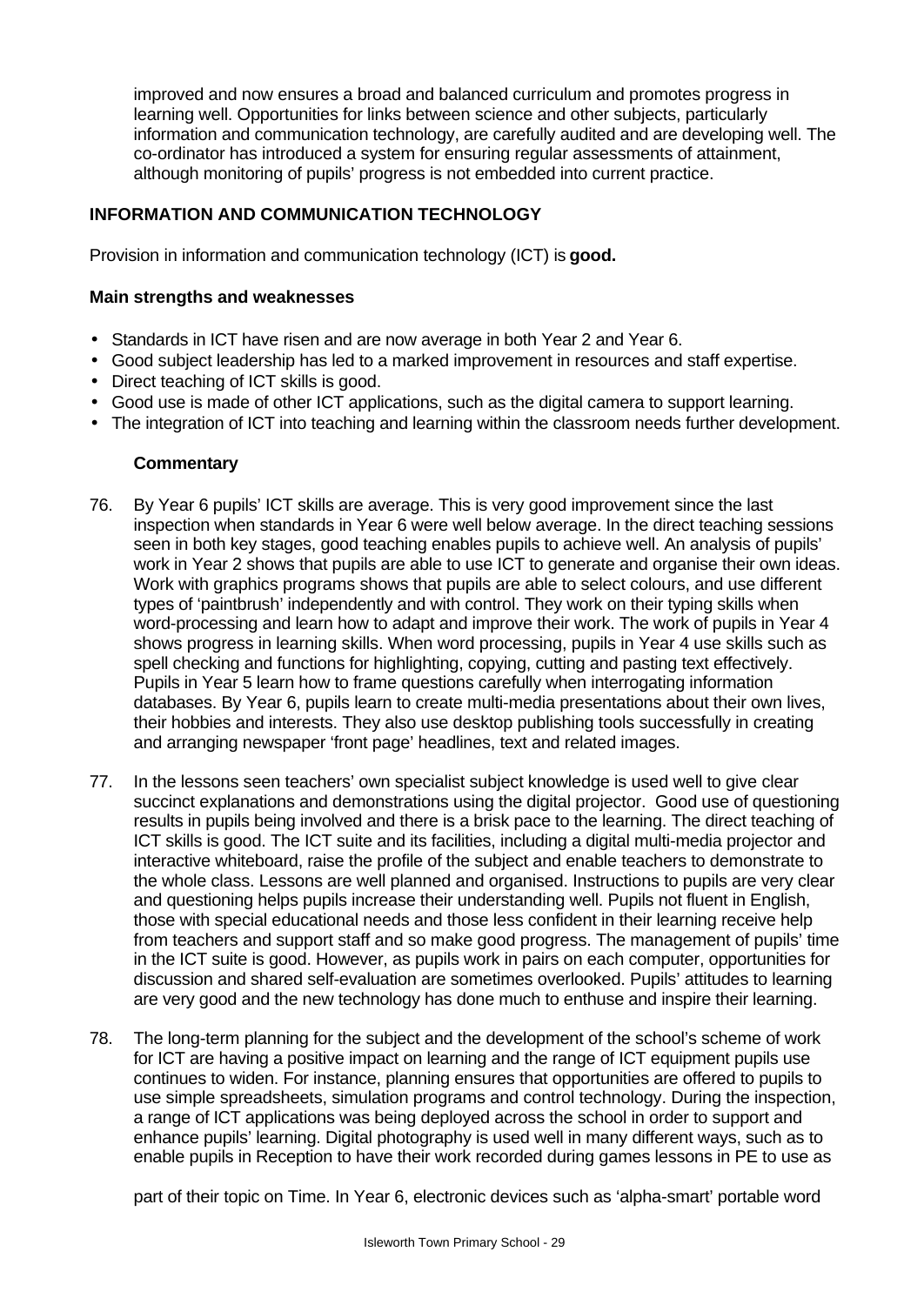processors are being used effectively to support pupils with their core subject skills such as writing and are an important tool in the school's strategy to support less confident pupils in their learning.

- 79. The integration of ICT into teaching and learning within the classroom needs to improve. There is good practice, such as the use of a pupil-dedicated Internet research system which provides multi-media presentations to support learning such as Islamic Art. The three interactive whiteboards are used well by staff to enhance teaching in other subjects, to provide high quality visual resources and to increase the interaction between teachers and pupils.
- 80. There has been a marked improvement over time in resources and staff expertise. Since the last inspection the school has used national funding well to ensure resources for the subject have been improved and staff confidence and expertise developed through training. The new ICT computer suite and the purchase of the latest technology in hardware and software are being successful and the school has good capacity to improve further. The membership of the Education Action Zone has been a great help. The subject co-ordinator and senior management team lead and manage effectively by ensuring a coherent strategy for curriculum planning, subject timetabling and resource development. As a result, standards have risen well since the last inspection.

#### **Information and communication technology across the curriculum**

81. Class teachers are encouraged to identify and plan links between ICT and other curriculum subjects. They have time in the ICT suite for teaching other subjects and subject co-ordinators audit term-by-term planning to ensure ICT is used in other subjects. The computers in the classrooms are not used consistently enough during ordinary classroom lessons. This is not impeding the acquisition of ICT skills, but it is slowing the pace of the integration of ICT into day-to-day work.

#### **HUMANITIES**

Four religious education lessons and three history lessons were seen, but none in geography. Inspectors attended assemblies and looked at samples of pupils' work and talked with them.

#### **History**

Provision in history is **satisfactory.**

#### **Main strengths and weaknesses**

- Pupils are interested and involved as the result of teachers' inventive use of resources and activities.
- In the three history observed lessons, teaching was of good or very good quality.
- Marking should be improved.

- 82. Work scrutinised in a sample of books shows little evidence of pupils' original work. Work is marked regularly, but there is a lack of comment to help pupils understand how their work could be improved and developed. However, lessons observed in both key stages indicate that teaching is strong and so pupils' work and understanding reflect this and their achievement is satisfactory overall. Standards in history are in line with expectations at both key stages. This is similar to the finding of the previous inspection.
- 83. Planning is satisfactory and teachers cover a good range of topics. Pupils have plenty of opportunity to extend their research skills and apply their knowledge. Pupils in Year 2 are very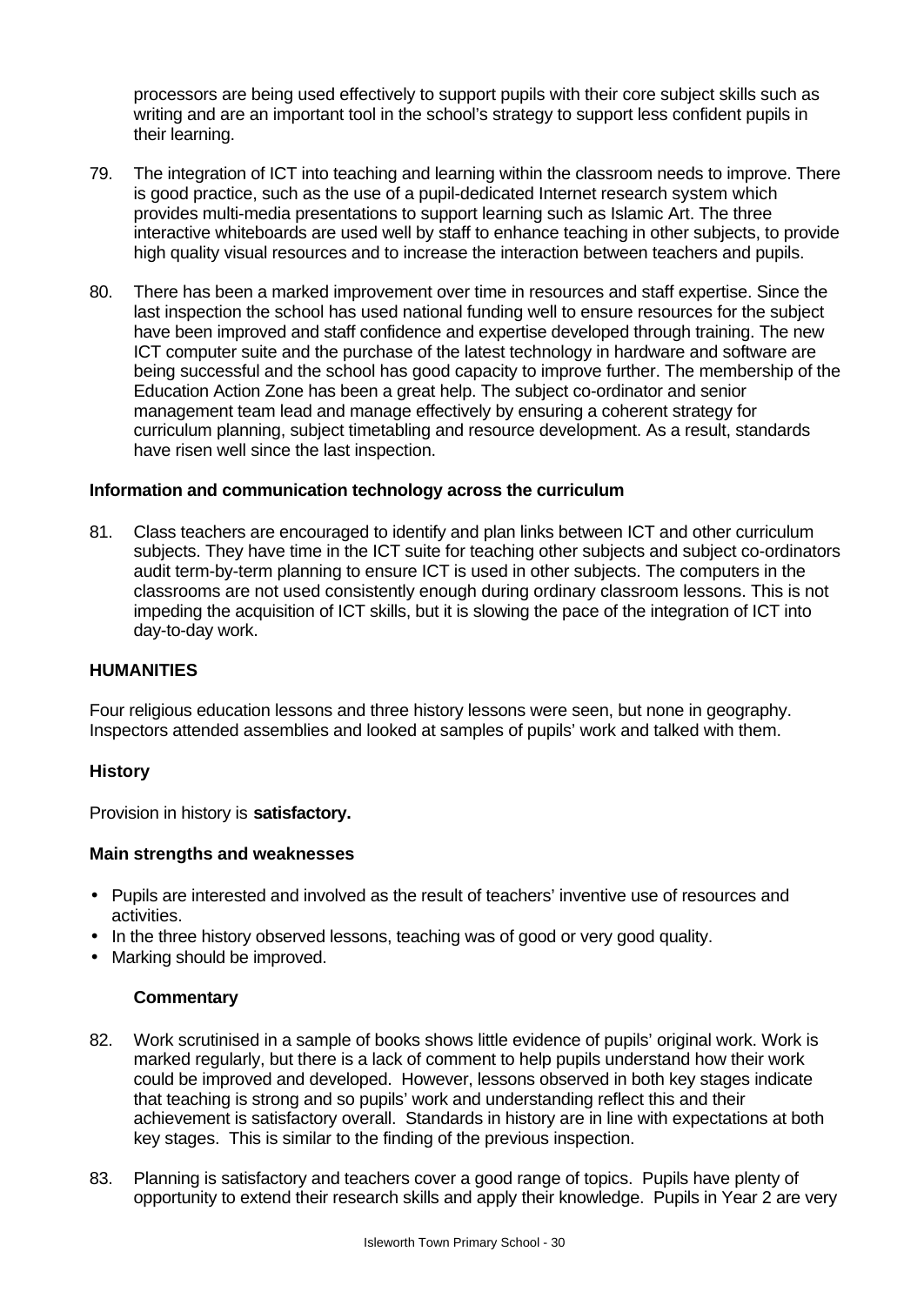interested in eyewitness accounts of the Great Fire of London and work with great enthusiasm using the parchments and quill pens provided to write their own diary of events. In Year 3, the teacher's careful preparation by bringing in real examples of amounts of food very effectively caught pupils' interest. Pupils can compare the foods available under rationing during the Second World War with their experiences now and give good reasons for the differences. Pupils in Year 5 are learning about how the Aztecs used pictograms, or glyphs, in their writing. They have good understanding of the difficulties associated with this particular form of writing and enjoyed games and activities that reinforced the points being made. Those of higher ability use their research skills and prior knowledge well. Pupils enjoy history and work hard.

84. The teaching and learning seen was good in one lesson and very good in the other two. Sound leadership and management result in inventive uses of resources that capture and sustain pupils' interest. Pupils are involved well in discussions and teachers take care to seek their views and involve all pupils. Computers are used well as a part of history lessons and pupils with special needs and those not fluent in English are given effective help.

# **Religious Education**

The provision in religious education is **good.**

#### **Main strengths and weaknesses**

- There is a well-planned multi-faith approach to the teaching of religious education.
- There is sensitive use of pupils' knowledge and experience.
- There are a good selection of resources that help pupils to learn.
- There is a positive approach of teachers and pupils' responses are good.
- There is a need to assess and record pupils' progress as a guide to lesson planning.

#### **Commentary**

- 85. By Year 2 and Year 6, pupils' attainment in religious education matches the requirements of the locally agreed syllabus. The sensitive use made of pupils' knowledge and experience of religion is better than that normally found. In turn, this contributes significantly to pupils' personal development. Pupils are taught from the standpoint of a broad multi-faith perspective. By Year 6, pupils are beginning to understand and respect the role that religion plays in the culture of different countries. They are also aware of similarities between religions.
- 86. Pupils, including those with learning difficulties and those for whom English is an additional language, make good progress in learning and most achieve well. Many pupils have personal experiences of religion that they are pleased to bring to class discussions. Assembly themes and displays of pupils' work around the school support teaching and learning. There is, for example, an excellent display of the Hindu festival of Diwali and the greetings cards that accompany it.
- 87. Pupils in Year 2 learn about the importance of light in the *puja,* a form of personal worship for Hindus, and link this with the importance of light in Christian festivals. They see and handle a wide range of Hindu artefacts and light an incense stick. The computer is used to help pupils to compose simple Hindu sentences. Pupils in Year 5 study the flight of Mary and Joseph into Egypt and gain a strong impression of the feelings associated with such a journey. Pupils follow the words of the hymn 'Lullay, Lullay' and this provides a special moment in their

learning. In Year 6, Muslim pupils read from the Qur'an in Arabic and, in an open and spontaneous way, discuss their beliefs and experiences with classmates. Pupils offer each other mutual respect in this interchange.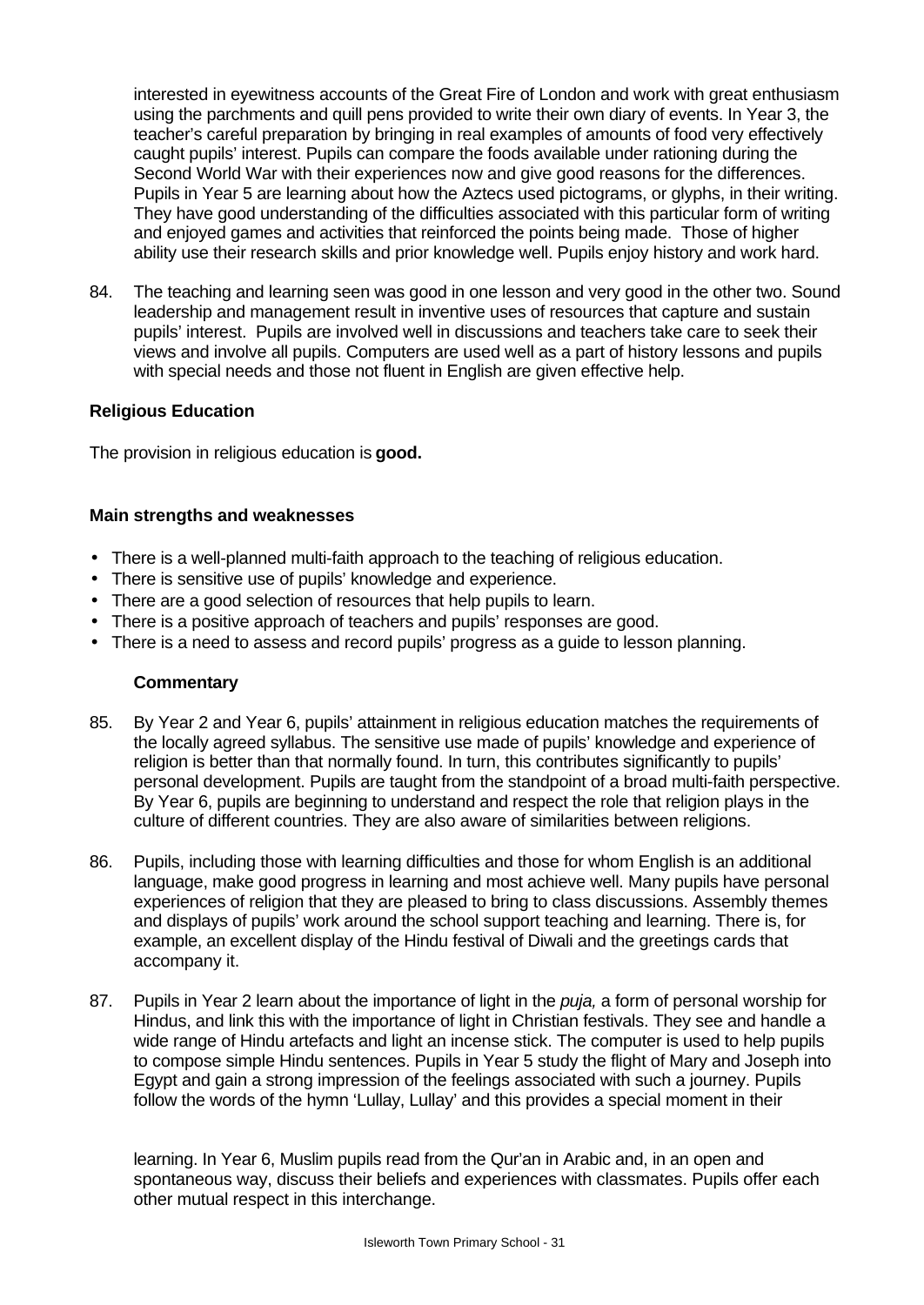- 88. The quality of teaching in both key stages is never less than satisfactory, and it is often good or better. One lesson seen was excellent. In this lesson the teacher had planned with great care and was sensitive to the needs of all the pupils. The teacher made a very skilful introduction to feelings of jealousy and fearfulness, which encouraged pupils to be open and honest with their own feelings. In all lessons pupils are managed well and relationships are good. Pupils are confident enough to say what they think. They listen to each other well, because they are expected to. Teachers provide a good climate for learning. They are aware of what the pupils know, understand and can do, but a planned system of assessment would provide a stronger basis for planning lessons.
- 89. The subject is enthusiastically led and well managed. Teachers' plans are monitored, which helps to ensure consistency in teaching. The forward plan for the subject is appropriate and includes better assessment and more visits to places of worship. Resources are good and their careful use makes a good contribution to learning.

#### **A religious education lesson that captured pupils' attention and enhanced their learning.**

An excellent lesson in Year 5 was a stunning example of how a religious education lesson can be compellingly enhanced with resources readily available in school. After spending a few minutes recounting the sad tale of Herod's decision to kill all the first-born male children, the pupils began to relate this to their own experiences of fearfulness and jealousy. The teacher drew the class towards a wall display depicting the Christmas story and in particular a painting showing Mary and Joseph on their Flight to Egypt. Candles were lit to the uplifting sounds and reflective vocals of the 'The Coventry Carol'. Without a word being said, the pupils followed the lyrics on the overhead projector, immersed in an atmosphere that was both contemplative and meditative. They heard, read, visualised and felt what Mary sang to her child. Even those with challenging behaviour were totally captivated by this. The lesson was very successful in stimulating pupils' enthusiasm, so much so that the pupils set about their writing knowing exactly the feelings they wanted to portray. Settling down quickly, they began to compose diary entries in the role of Mary or Joseph. They found interesting parallels with religion from their own experiences. Clearly the episode captured their attention and successfully motivated them. At the end of the lesson, the whole class applauded the outstanding work of a boy who usually had great difficulty putting pen to paper.

# **CREATIVE, AESTHETIC, PRACTICAL AND PHYSICAL SUBJECTS**

For music, design and technology and physical education, inspectors saw three lessons for each subject. In addition they attended clubs and assemblies, looked at pupils work and talked with them about it. No lessons were seen in art and design, but the extensive displays in classrooms and the public areas of the school were studied.

#### **Art and design**

#### **Commentary**

90. Scrutiny of pupils' varied artwork shows that standards are at expected levels by the end of both key stages. This is similar to the finding of the previous inspection. The work clearly shows that pupils develop their skills and use a wide variety of different techniques and different materials. By the time they are in Year 6 pupils are accurately producing still life images and skilfully use colour and shade. The work of famous artists is consistently used to inspire pupils' work and demonstrate different techniques and styles. Computers are used often and art from many cultures is studied.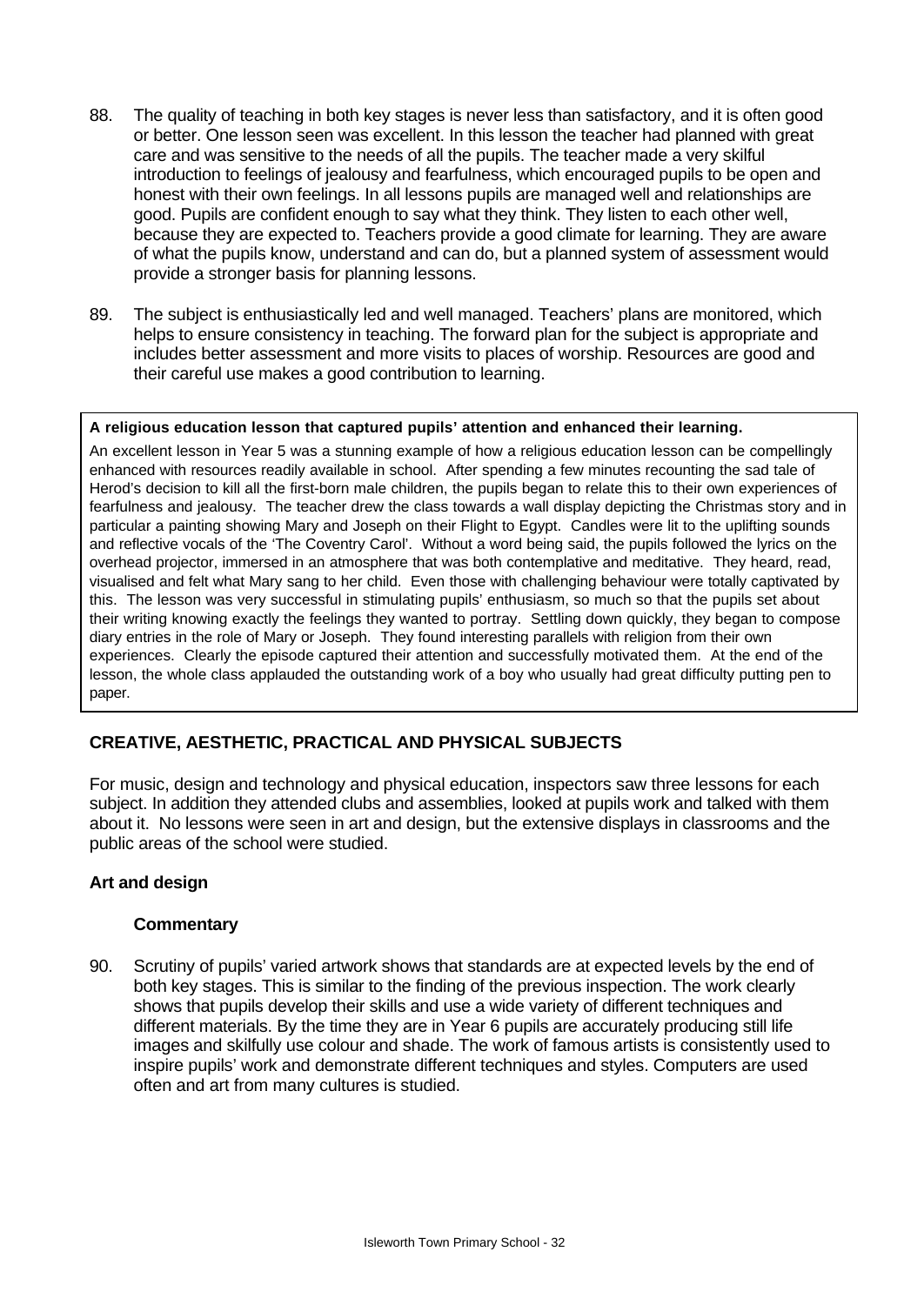# **Design and technology**

Provision in design and technology is **good.**

### **Main strengths and weaknesses**

- Teaching and subject co-ordination have improved since the last inspection.
- The planning for, and delivery of, subject skills teaching are good.
- Pupils' attitudes to the subject are good.

# **Commentary**

91. On the basis of the lessons seen and the analysis of pupils' work, standards in design technology are in line with expectations in both Year 2 and Year 6. Achievement is good in all year groups as a result of good teaching. Pupils in Years 1 and 2 can make good plans and sketches of what they want to make. Planning for the subject shows that a broad and balanced range of learning opportunities has been organised and that the learning of key skills is the focus. In each class, pupils are taken through a process in design and technology so that they are able to research and rehearse key design and making skills first, before planning and creating sketches. Teachers are confident in demonstrating the key skills and pupils are developing accuracy in their use of tools and techniques. Pupils in Year 5 are able to identify improvements that might be made to their work as they review the musical instruments they have made against a set of success criteria agreed together. Teachers use good questioning to elicit more detailed reasoning from pupils as to whether the finished work reflects the intended designs and meets the needs of the intended user. Pupils' attitudes to the subject are very positive. They attend to the making tasks productively and evaluate designs thoughtfully when invited to do so. The subject is well led and managed.

#### **Music**

Provision in music is **good.**

#### **Main strengths and weaknesses**

- There is a high standard of performance in singing and instrumental work.
- There are opportunities to listen to and understand music from around the world.
- There is a good contribution made by music to the corporate life of the school.
- There is a need to plan for a written record of pupils' work in addition to graphic scores.

- 92. By Year 2 and Year 6, pupils' attainment, overall, matches the national expectation. The quality of singing is above that usually heard. In assembly and in singing practices, the quality of singing is very good. Pupils sing well and with great enjoyment. They sing in time and with good expression. They sing rhythmically and at a good tempo. Pupils also listen well to music, which is a habit developed during their time in the school. Music is played as pupils enter assembly and they are asked a series of searching questions about what they have heard. All are eager to answer and many can recall music they have heard previously.
- 93. Pupils with learning difficulties and those for whom English is an additional language are well supported and take a full and active part in all lessons. Music is entirely inclusive and embraces the whole school. Most pupils make good progress and achieve well. In the process, they listen to and make music from many parts of the world. In this way music contributes significantly to pupils' personal development. The performance of individual pupils, vocal or instrumental, compares well with the best that is found in primary schools.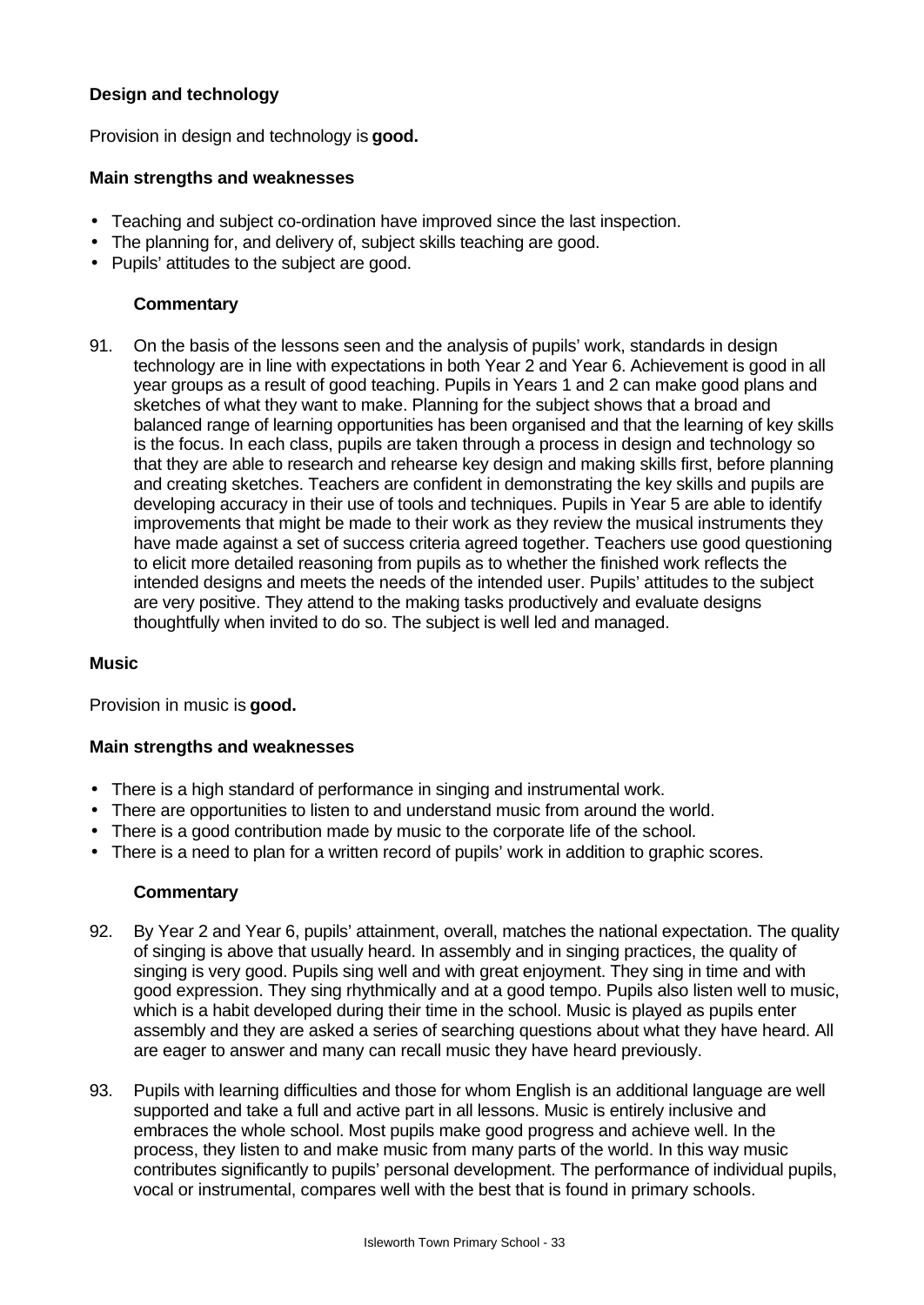- 94. By Year 2, pupils sing a variety of songs and play simple pieces on percussion instruments that show a good awareness of pulse. Many pupils learn to play the recorder and acquire a basic understanding of musical notation. Pupils listen well to all kinds of music and recognise patterns and changes in tempo and rhythm. They understand that music can create an atmosphere and are fascinated by taped recordings of their own group compositions.
- 95. By Year 6, pupils know about the forms that music can take in different parts of the world. For example, they study the Hindu *raga* and learn how a melodic or rhythmic pattern can be used as a basis for improvised playing on percussion instruments. They also learn about the *gamelan* music of South East Asia and comment about how the music makes them feel. Using tuned and untuned percussion instruments and working in groups, they compose their own pieces, which they later record and evaluate.
- 96. The quality of teaching is good in both key stages. Lessons are well planned and move at a brisk pace. Music is taught for enjoyment and pupils respond readily. They enjoy making music. Relationships are good and pupils are well managed. The balance between creativity and control is just right and pupils have the confidence to write music and to perform for others. Pupils orally assess their own work and that of others, but there are too few written records of progress. Pupils share in the writing of good quality musical scores, but do not keep records of other work in music.
- 97. Music is well led and managed throughout the school. Two teachers work well together to ensure that music maintains its customary high profile in the school. As it was at the previous inspection, the curriculum is extended and enhanced for many pupils by the opportunity to learn to play an instrument when specialist teachers come into school. Pupils have plenty of opportunities to perform in public, frequently in front of their own parents. The school has a well-equipped music room and this makes a significant impact upon the quality of learning. The school orchestra, although small in number, has some excellent young musicians, who were busy rehearsing for the school Carol Concert in the local Church, during the inspection. Although music is not quite as strong as it was at the last inspection, it still has a firm place in the curriculum and remains one of the strengths of the school.

#### **Physical education**

The provision in physical education (PE) is **satisfactory.**

#### **Main strengths and weaknesses**

- The start made in Reception is good.
- The clubs for pupils in Key Stage 2.
- There have been recent improvements and determination to see them through.
- The way pupils with special needs and those not fluent in English join in.
- The use of music in dance.
- There is a need for pupils to be active throughout lessons.

#### **Commentary**

98. By Year 2 and Year 6, pupils' attainment matches the national expectation and pupils' achievement is satisfactory. This is the same finding as for the previous inspection. In Year 2, pupils' appreciation of music results in creative, lively and energetic dance. In the Asian Dance Club older pupils work to a high standard. Pupils make good progress in gymnastics and use equipment well as part of series of balances and movements. The Sports Club for pupils in Years 3 and 4 uses large equipment in the hall and pupils show good skills and control in their movements. Year 6 enjoy games lessons, practise ball skills, discuss tactics and apply them well in games. Older pupils appreciate the extra opportunities they have for sports. The clubs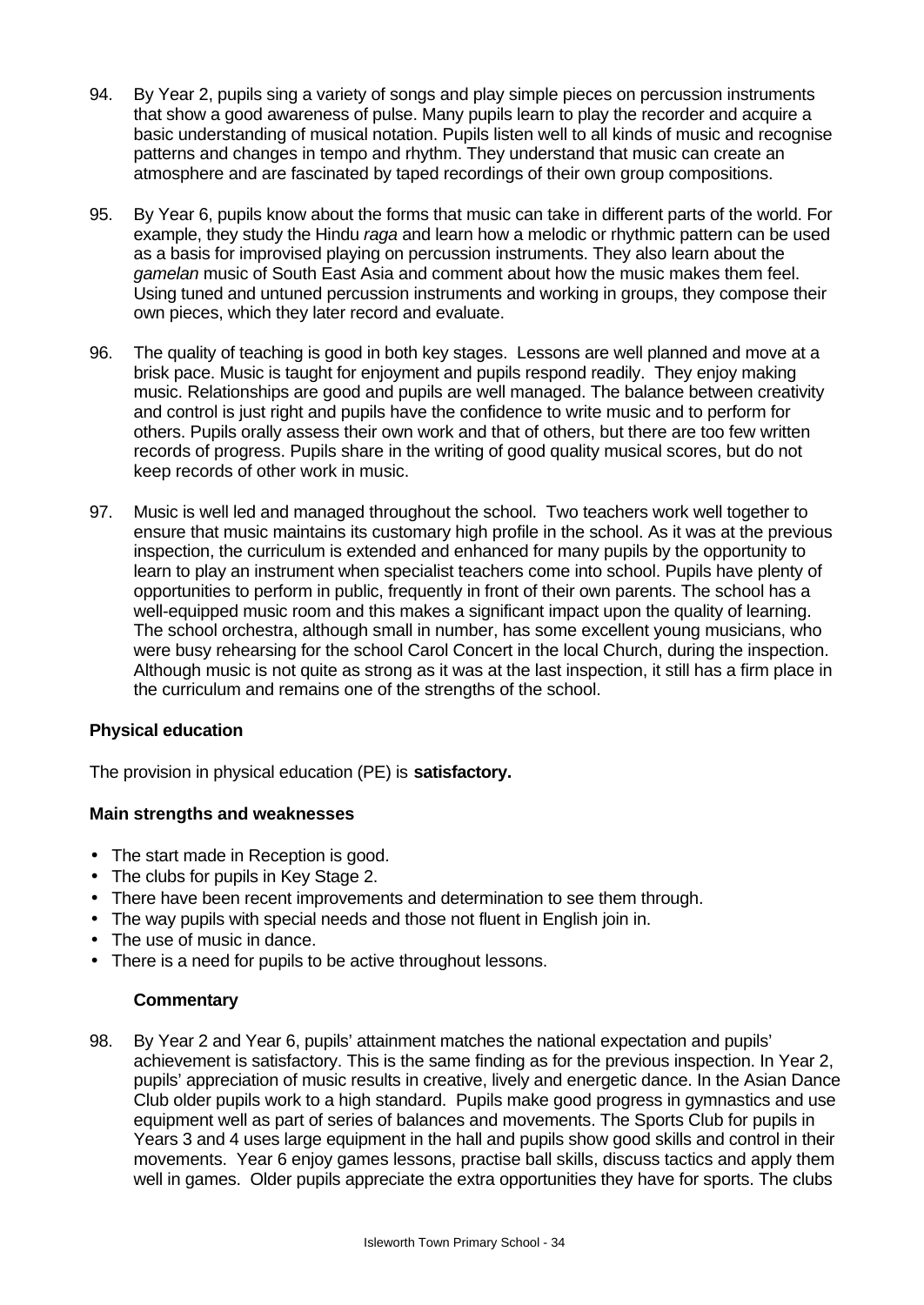for football, rugby, netball and sports are popular, as are the school teams when they enter competitions and play local schools.

- 99. The quality of teaching is good in both key stages. Pupils in Reception classes use the hall for PE and get off to a good start. Lessons are well planned and move along at a brisk pace so pupils work hard and enjoy them. Pupils with learning difficulties and those not fluent in English take a full part in lessons. Relationships are good; pupils enjoy their lessons and work hard. They observe closely the work of other pupils and make constructive suggestions for improvement. Teachers insist pupils understand the need for safety and the effects on their bodies of strenuous exercise. There are a few times when some pupils are inactive when they could be working. These are usually when some pupils are dealing with equipment. Pupils' progress is assessed each half term. Photographs and videos and some computer software are beginning to be used. These assessments of pupils should be more focused on planning for the development of new skills than on recording what pupils can do.
- 100. The subject is well led and managed. A thorough review has resulted in positive changes being made, such as a wider range of activities, training for staff and new equipment. The impact of these changes is being carefully monitored. There is enthusiasm for PE, as shown by the clubs and teams run by teachers, and there is a clear determination to make further improvements.

#### **PERSONAL, SOCIAL AND HEALTH EDUCATION AND CITIZENSHIP**

#### **Commentary**

101. One lesson and a short session were seen in which there was good and very good teaching. There are very good relationships and pupils are confident in expressing their views. They listen very well to each other and respect different views and values. In addition to meeting all the statutory requirements, PSHE is a positive force in the school. Pupils learn to share and how to behave towards each other in the school community right from the start of their time in school. They learn to participate in school life and take responsibilities seriously. The school's values for fairness, tolerance and equality of opportunity come shining through and are reinforced in lessons.